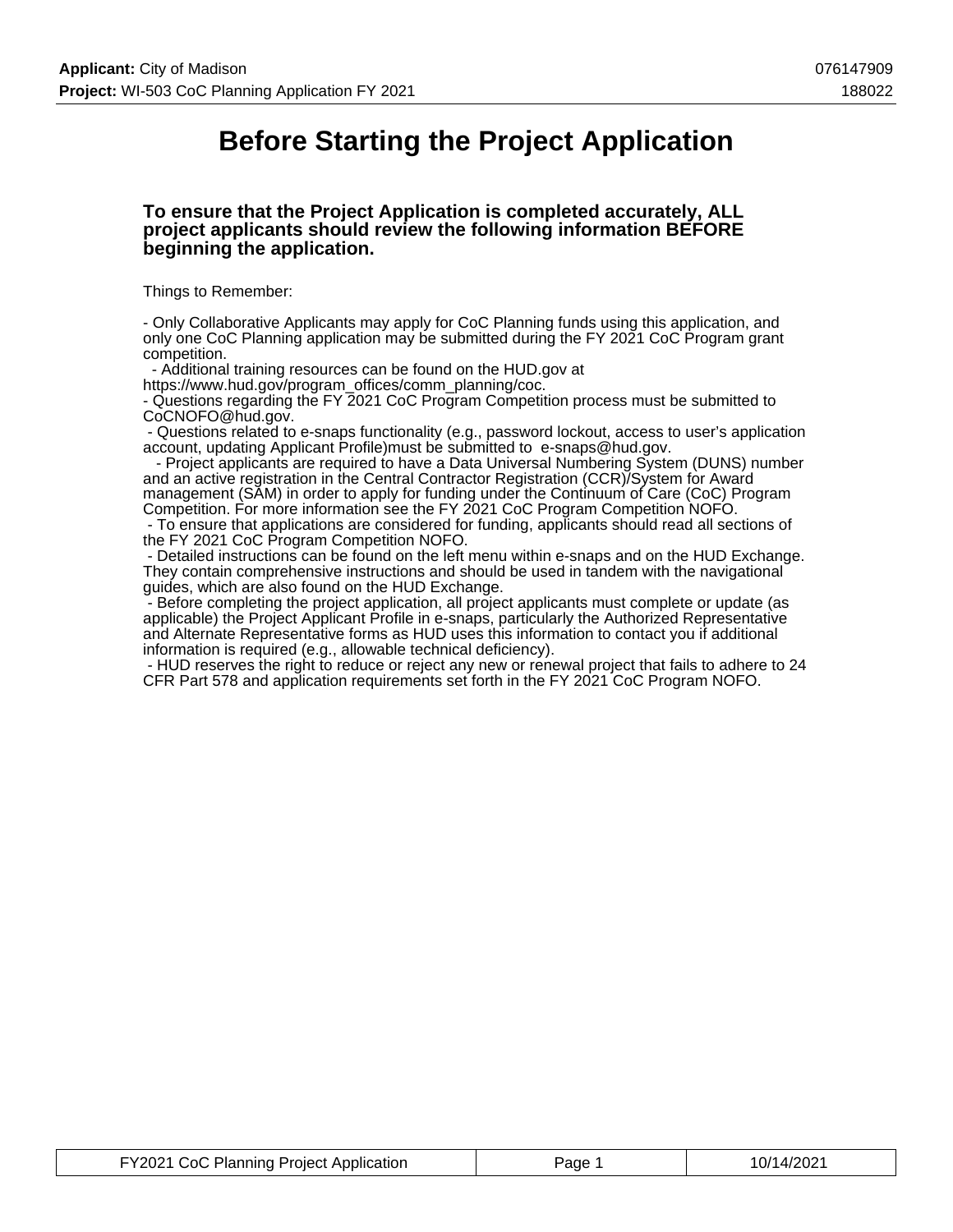# **1A. SF-424 Application Type**

**1. Type of Submission:**

|                                            | 2. Type of Application: CoC Planning Project Application |
|--------------------------------------------|----------------------------------------------------------|
| If Revision, select appropriate letter(s): |                                                          |
| If "Other", specify:                       |                                                          |
| <b>3. Date Received: 10/14/2021</b>        |                                                          |
| 4. Applicant Identifier:                   |                                                          |
|                                            |                                                          |
| 5a. Federal Entity Identifier:             |                                                          |

**5b. Federal Award Identifier**

**6. Date Received by State:**

**7. State Application Identifier:**

| FY2021 CoC Planning Project Application | Page 2 | 10/14/2021 |
|-----------------------------------------|--------|------------|
|-----------------------------------------|--------|------------|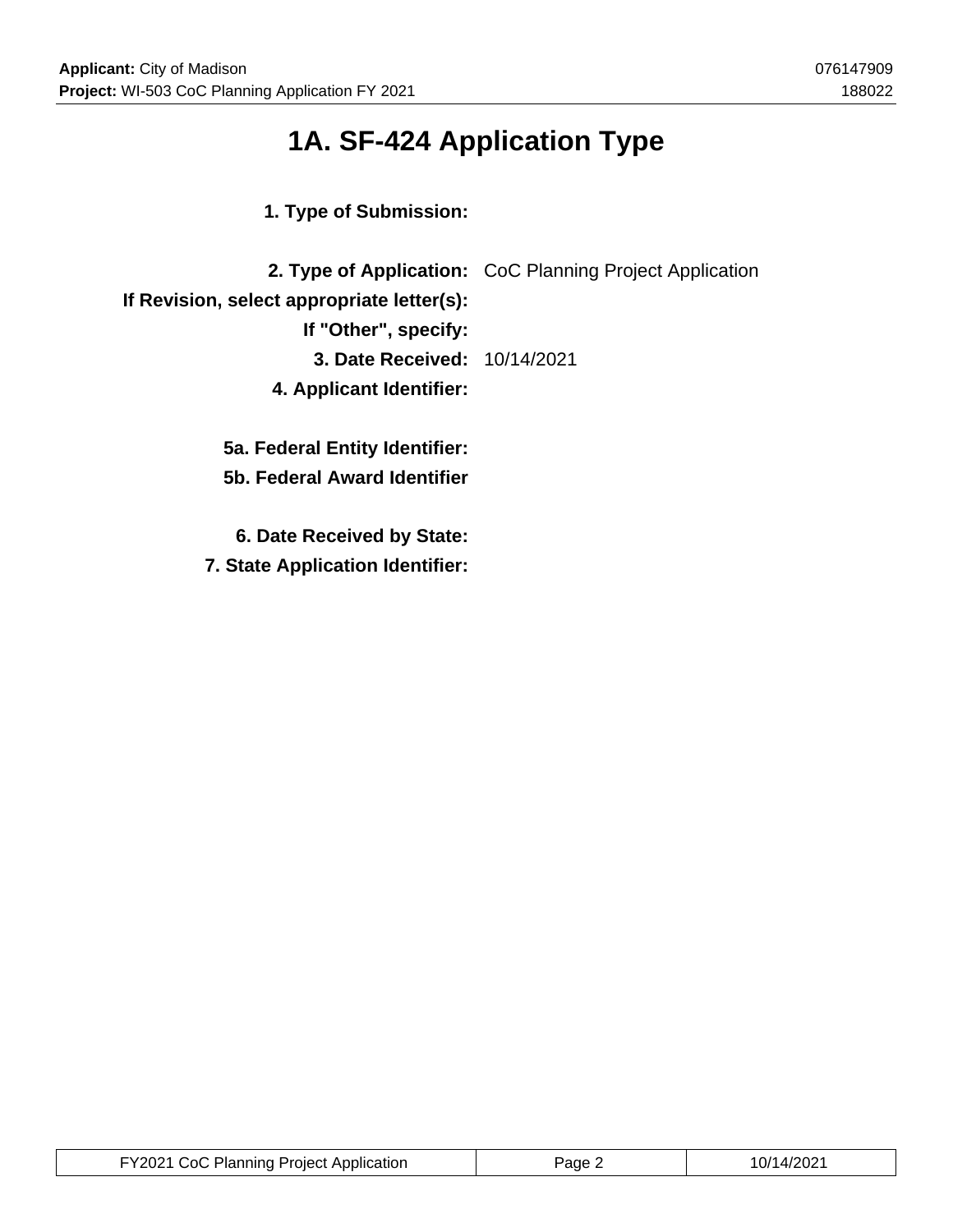## **1B. SF-424 Legal Applicant**

## **8. Applicant a. Legal Name:** City of Madison **b. Employer/Taxpayer Identification Number** 39-6005507 **(EIN/TIN):**

| c. Organizational DUNS:                                  | 076147909                                        | <b>PLUS4</b> |  |
|----------------------------------------------------------|--------------------------------------------------|--------------|--|
|                                                          |                                                  |              |  |
| d. Address                                               |                                                  |              |  |
|                                                          | <b>Street 1: 215 Martin Luther King Jr. Blvd</b> |              |  |
|                                                          | Street 2: Suite 300                              |              |  |
|                                                          | City: Madison                                    |              |  |
| <b>County:</b>                                           | Dane                                             |              |  |
|                                                          | <b>State: Wisconsin</b>                          |              |  |
|                                                          | <b>Country: United States</b>                    |              |  |
| Zip / Postal Code: 53703                                 |                                                  |              |  |
|                                                          |                                                  |              |  |
| e. Organizational Unit (optional)                        |                                                  |              |  |
| <b>Department Name:</b>                                  |                                                  |              |  |
|                                                          | <b>Division Name:</b> Community Development      |              |  |
|                                                          |                                                  |              |  |
| f. Name and contact information of person to             |                                                  |              |  |
| be<br>contacted on matters involving this<br>application |                                                  |              |  |
| Prefix: Mr.                                              |                                                  |              |  |
| <b>First Name:</b>                                       | James                                            |              |  |
| <b>Middle Name:</b>                                      |                                                  |              |  |
| Last Name: O'Keefe                                       |                                                  |              |  |
| Suffix:                                                  |                                                  |              |  |
| Title:                                                   | <b>CD Division Director</b>                      |              |  |
| <b>Organizational Affiliation:</b> City of Madison       |                                                  |              |  |
| <b>Telephone Number:</b>                                 | (608) 266-6520                                   |              |  |
| <b>Extension:</b>                                        |                                                  |              |  |

| FY2021 CoC Planning Project Application | Page | 10/14/2021 |
|-----------------------------------------|------|------------|
|-----------------------------------------|------|------------|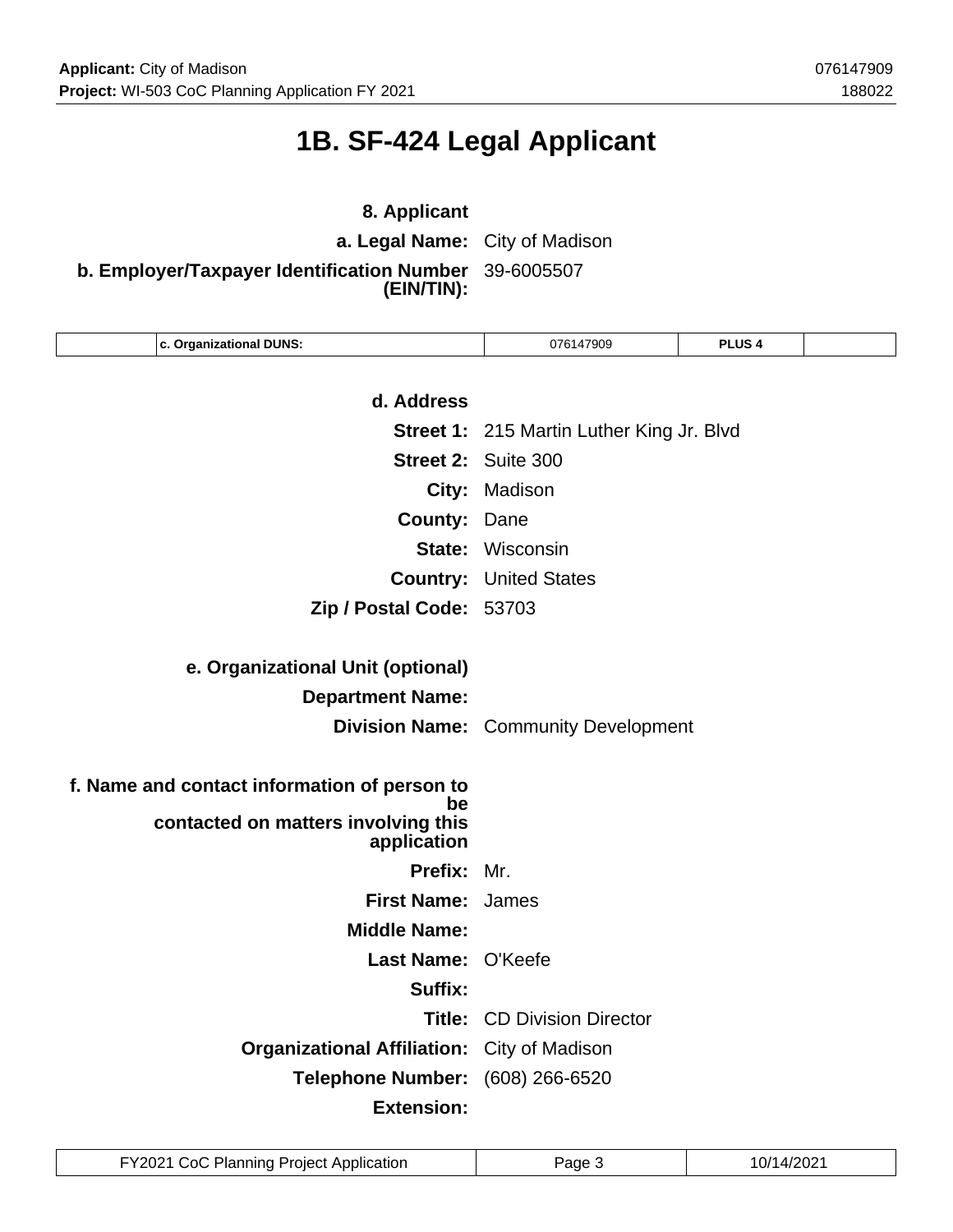**Fax Number:** (608) 261-9661 **Email:** jokeefe@cityofmadison.com

| FY2021 CoC Planning Project Application | Page 4 | 10/14/2021 |
|-----------------------------------------|--------|------------|
|-----------------------------------------|--------|------------|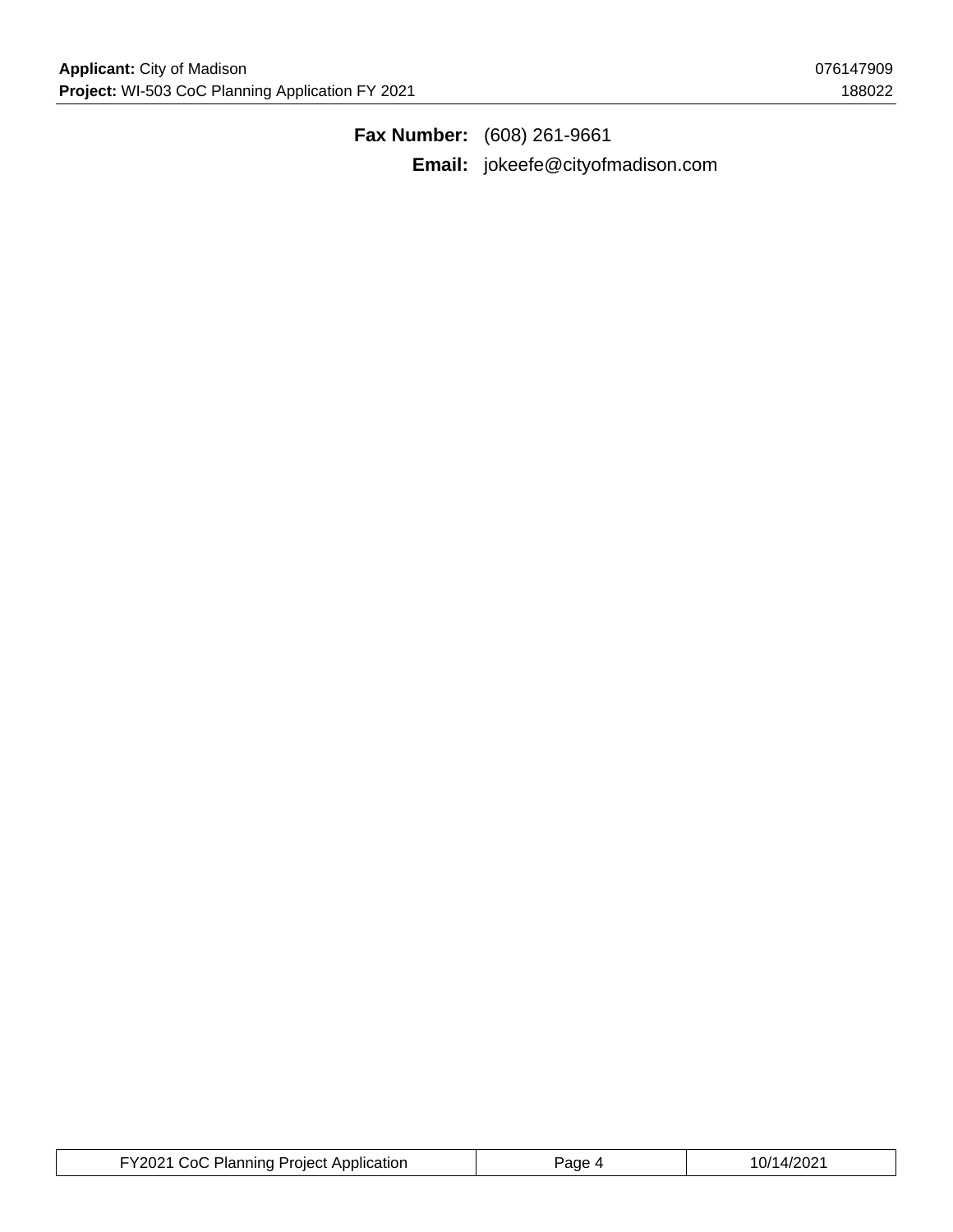# **1C. SF-424 Application Details**

|                                                                  | 9. Type of Applicant: C. City or Township Government                           |
|------------------------------------------------------------------|--------------------------------------------------------------------------------|
|                                                                  |                                                                                |
|                                                                  | <b>10. Name of Federal Agency:</b> Department of Housing and Urban Development |
| 11. Catalog of Federal Domestic Assistance CoC Program<br>Title: |                                                                                |
| CFDA Number: 14.267                                              |                                                                                |
|                                                                  |                                                                                |
| 12. Funding Opportunity Number: FR-6400-N-25                     |                                                                                |
|                                                                  | <b>Title:</b> Continuum of Care Homeless Assistance<br>Competition             |
| 13. Competition Identification Number:                           |                                                                                |

**Title:**

| FY2021 CoC Planning Project Application | Page 5 | 10/14/2021 |
|-----------------------------------------|--------|------------|
|-----------------------------------------|--------|------------|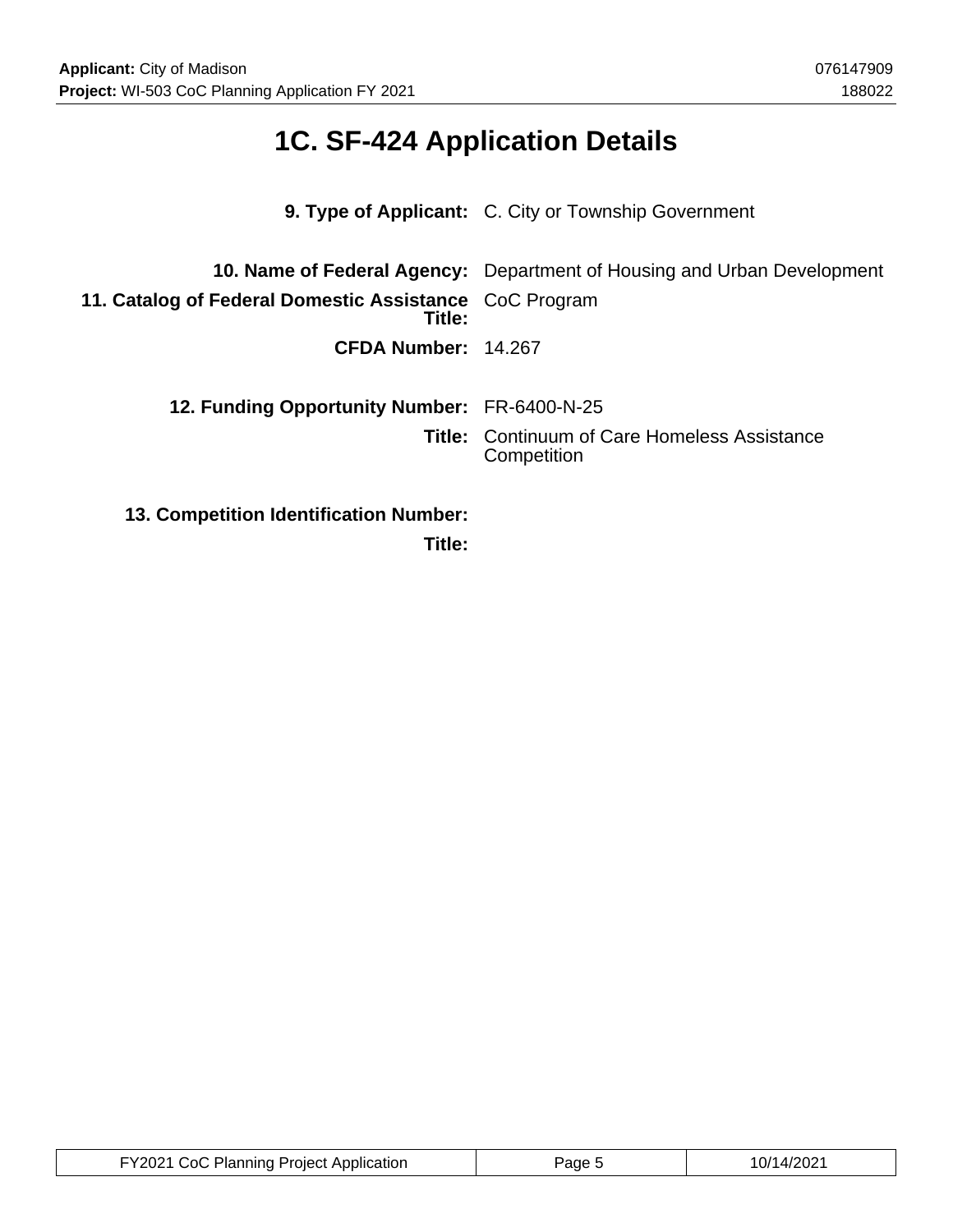## **1D. SF-424 Congressional District(s)**

- **14. Area(s) affected by the project (state(s)** Wisconsin **only): (for multiple selections hold CTRL+Key)**
- **15. Descriptive Title of Applicant's Project:** WI-503 CoC Planning Application FY 2021
	- **16. Congressional District(s):**

| a. Applicant: WI-002                                                 |  |
|----------------------------------------------------------------------|--|
| <b>b. Project:</b> WI-001<br>(for multiple selections hold CTRL+Key) |  |
|                                                                      |  |

- **17. Proposed Project a. Start Date:** 01/01/2022 **b. End Date:** 12/31/2022
- **18. Estimated Funding (\$) a. Federal: b. Applicant: c. State: d. Local: e. Other: f. Program Income: g. Total:**

| FY2021 CoC Planning Project Application | Page 6 | 10/14/2021 |
|-----------------------------------------|--------|------------|
|-----------------------------------------|--------|------------|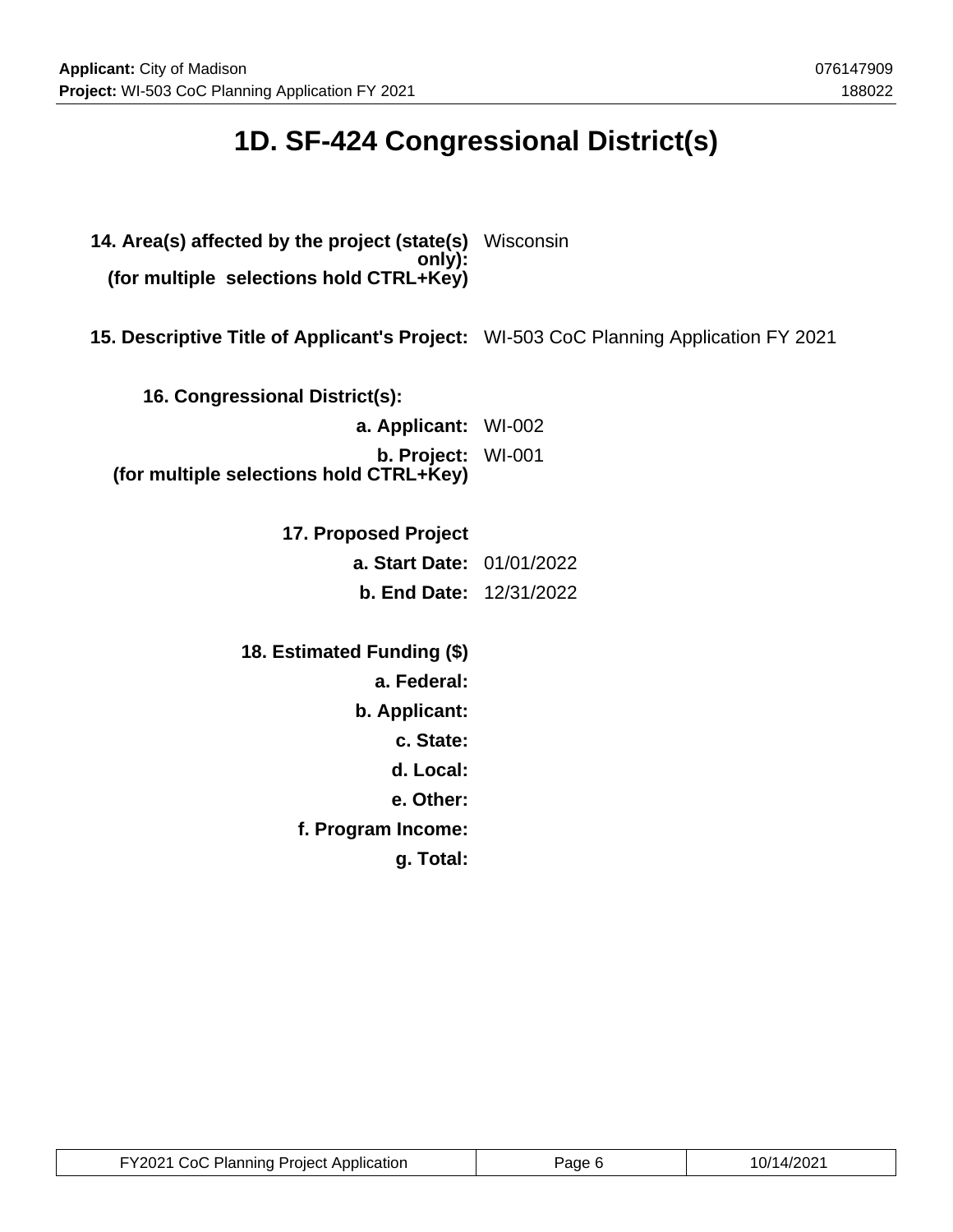## **1E. SF-424 Compliance**

**If "YES", enter the date this application was made available to the State for review:**

**20. Is the Applicant delinquent on any Federal** No **debt?**

**If "YES," provide an explanation:**

**19. Is the Application Subject to Review By** b. Program is subject to E.O. 12372 but has not **State Executive Order 12372 Process?** been selected by the State for review.

| FY2021 CoC Planning Project Application | Paɑe | 10/14/2021 |
|-----------------------------------------|------|------------|
|-----------------------------------------|------|------------|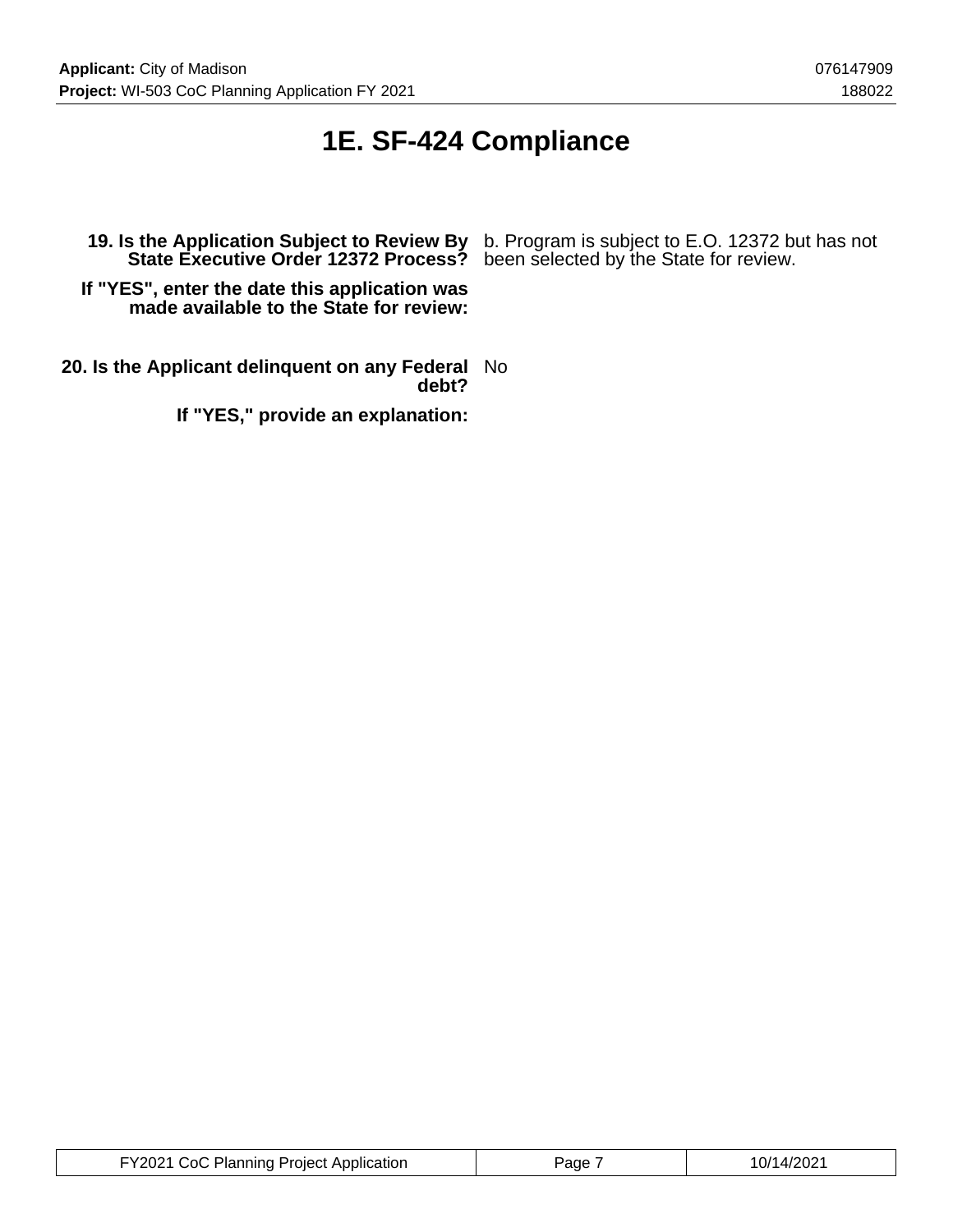## **1F. SF-424 Declaration**

**By signing and submitting this application, I certify (1) to the statements contained in the list of certifications\*\* and (2) that the statements herein are true, complete, and accurate to the best of my knowledge. I also provide the required assurances\*\* and agree to comply with any resulting terms if I accept an award. I am aware that any false, fictitious, or fraudulent statements or claims may subject me to criminal, civil, or administrative penalties. (U.S. Code, Title 218, Section 1001)**

**I AGREE:** X

**21. Authorized Representative**

| <b>Prefix: Ms.</b>                                 |                                                                                       |
|----------------------------------------------------|---------------------------------------------------------------------------------------|
| <b>First Name: Linette</b>                         |                                                                                       |
| <b>Middle Name:</b>                                |                                                                                       |
| <b>Last Name: Rhodes</b>                           |                                                                                       |
| Suffix:                                            |                                                                                       |
|                                                    | <b>Title:</b> Community Development Grants Supervisor                                 |
| <b>Telephone Number:</b><br>(Format: 123-456-7890) | (608) 261-9240                                                                        |
| (Format: 123-456-7890)                             | <b>Fax Number:</b> (608) 261-9661                                                     |
|                                                    | Email: Irhodes@cityofmadison.com                                                      |
|                                                    | Signature of Authorized Representative: Considered signed upon submission in e-snaps. |
| <b>Date Signed: 10/14/2021</b>                     |                                                                                       |

| FY2021 CoC Planning Project Application | Page 8 | 10/14/2021 |
|-----------------------------------------|--------|------------|
|-----------------------------------------|--------|------------|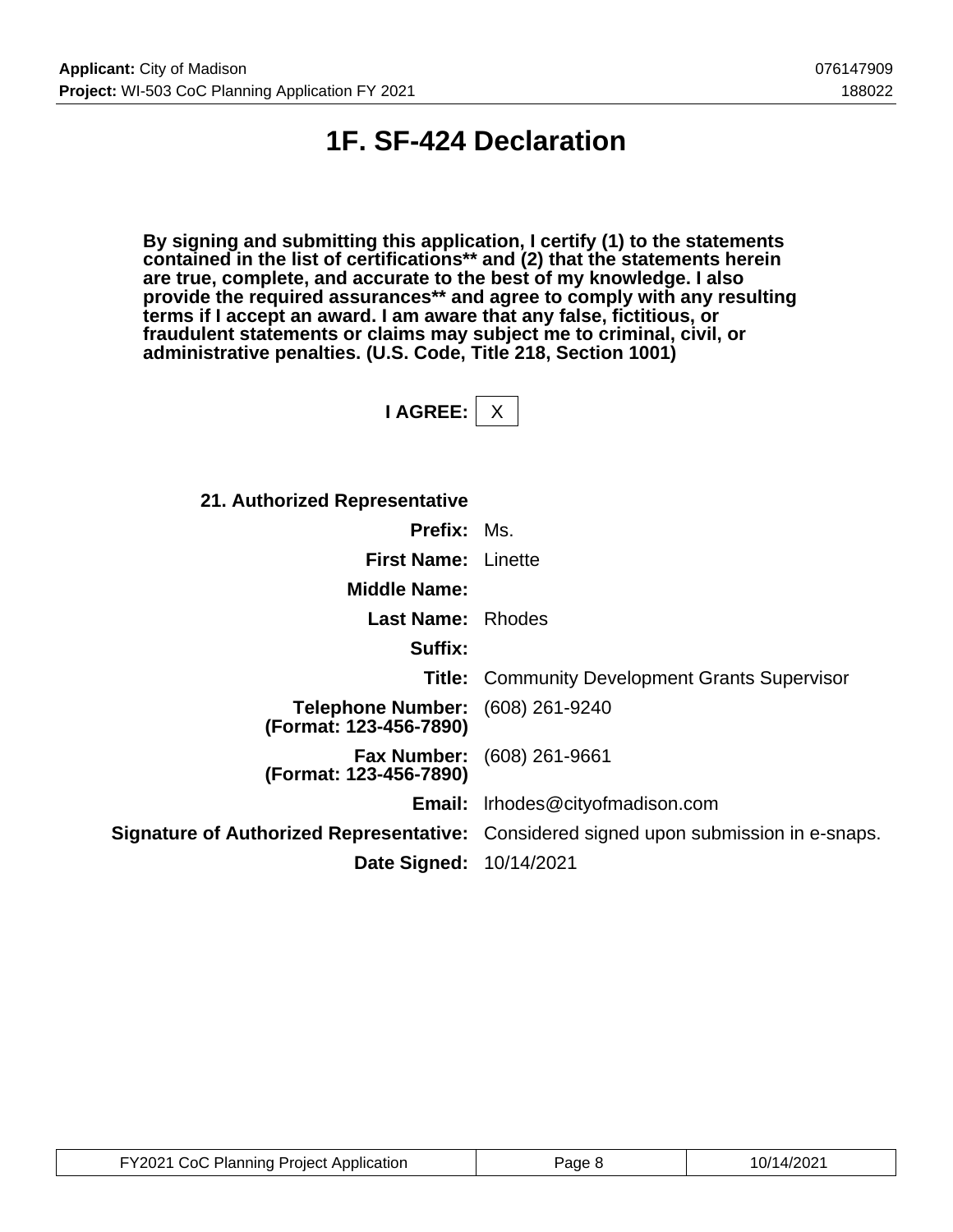## **1G. HUD 2880**

#### **Applicant/Recipient Disclosure/Update Report - form HUD-2880 U.S. Department of Housing and Urban Development OMB Approval No. 2506-0214 (exp.02/28/2022)**

### **Applicant/Recipient Information**

### **1. Applicant/Recipient Name, Address, and Phone**

| <b>Agency Legal Name:</b> City of Madison          |                                                       |
|----------------------------------------------------|-------------------------------------------------------|
| <b>Prefix: Ms.</b>                                 |                                                       |
| <b>First Name: Linette</b>                         |                                                       |
| <b>Middle Name:</b>                                |                                                       |
| <b>Last Name: Rhodes</b>                           |                                                       |
| <b>Suffix:</b>                                     |                                                       |
|                                                    | <b>Title: Community Development Grants Supervisor</b> |
| <b>Organizational Affiliation:</b> City of Madison |                                                       |
| Telephone Number: (608) 261-9240                   |                                                       |
| <b>Extension:</b>                                  |                                                       |
|                                                    | Email: Irhodes@cityofmadison.com                      |
|                                                    | City: Madison                                         |
| <b>County: Dane</b>                                |                                                       |
|                                                    | <b>State: Wisconsin</b>                               |
|                                                    | <b>Country: United States</b>                         |
| Zip/Postal Code: 53703                             |                                                       |
|                                                    |                                                       |
| Employer ID Number (EIN): 39-6005507               |                                                       |

**2. Employer ID Number (EIN):** 39-6005507 **3. HUD Program:** Continuum of Care Program

### **4. Amount of HUD Assistance Requested/Received**

| FY2021 CoC Planning Project Application | Page 9 | 10/14/2021 |
|-----------------------------------------|--------|------------|
|-----------------------------------------|--------|------------|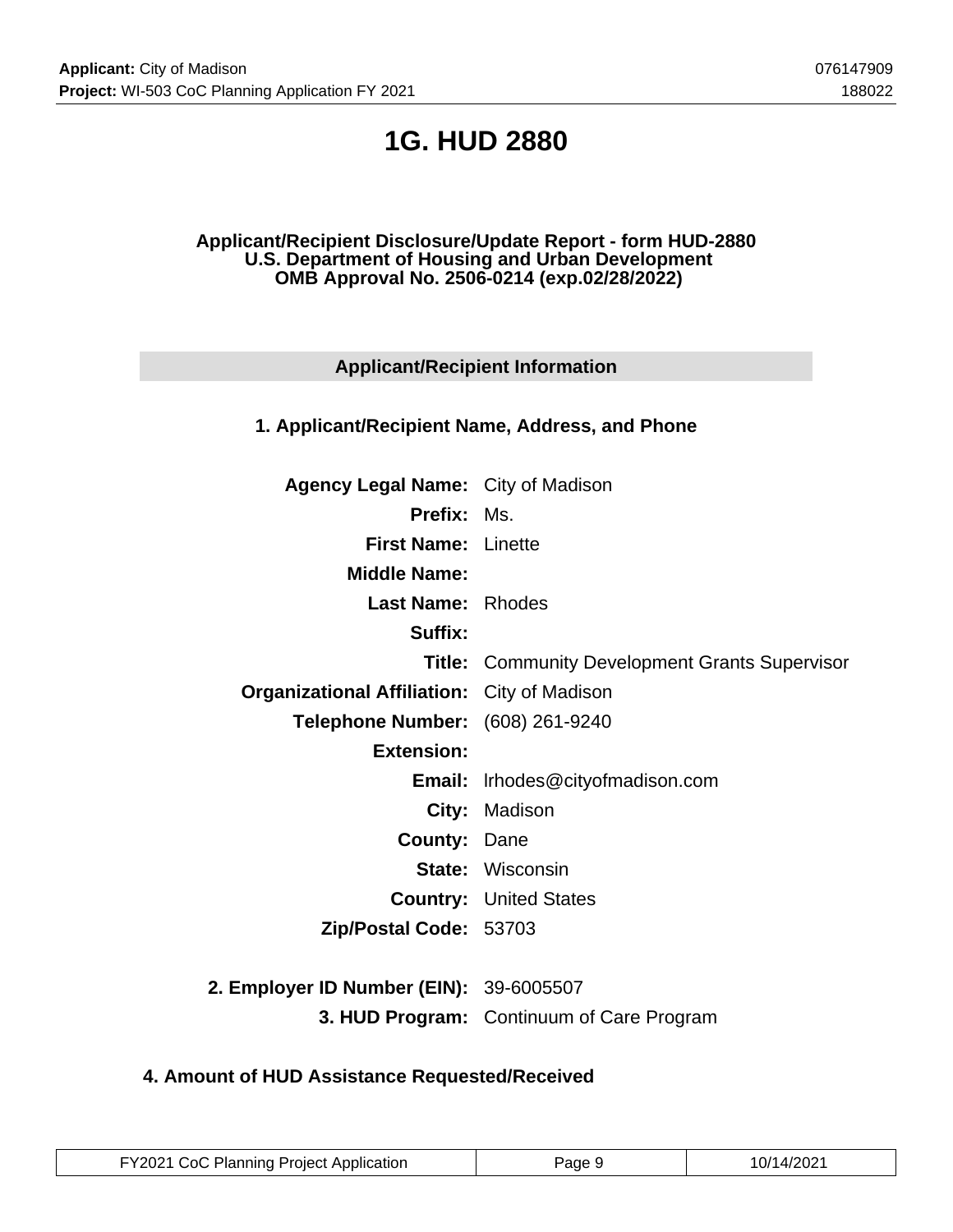### **4a. Total Amount Requested for this project:** \$114,962

(Requested amounts will be automatically entered within applications)

#### **5. State the name and location (street** WI-503 CoC Planning Application FY 2021 215 address, city and state) of the project or Martin Luther King Jr. Blvd Madison Wisconsin **activity:**

Refer to project name, addresses and CoC Project Identifying Number (PIN) entered into the attached project application.

#### **Part I Threshold Determinations**

**1. Are you applying for assistance for a** Yes **specific project or activity? (For further information, see 24 CFR Sec. 4.3).**

**2. Have you received or do you expect to** Yes **receive assistance within the jurisdiction of the Department (HUD), involving the project or activity in this application, in excess of \$200,000 during this fiscal year (Oct. 1 - Sep. 30)? For further information, see 24 CFR Sec. 4.9.**

#### **Part II Other Government Assistance Provided or Requested/Expected Sources and Use of Funds**

Such assistance includes, but is not limited to, any grant, loan, subsidy, guarantee, insurance, payment, credit, or tax benefit.

| Department/Local Agency Name and Address | <b>Type of Assistance</b> | Amount<br><b>Requested /</b><br>Provided | <b>Expected Uses of the Funds</b>                              |
|------------------------------------------|---------------------------|------------------------------------------|----------------------------------------------------------------|
| HUD                                      | HOME/CDBG/ESG             |                                          | \$3,560,422.00 Housing, neighborhood, community<br>development |
|                                          |                           |                                          |                                                                |
|                                          |                           |                                          |                                                                |
|                                          |                           |                                          |                                                                |
|                                          |                           |                                          |                                                                |

### **Part III Interested Parties**

| FY2021 CoC Planning Project Application | Page 10 | 10/14/2021 |
|-----------------------------------------|---------|------------|
|-----------------------------------------|---------|------------|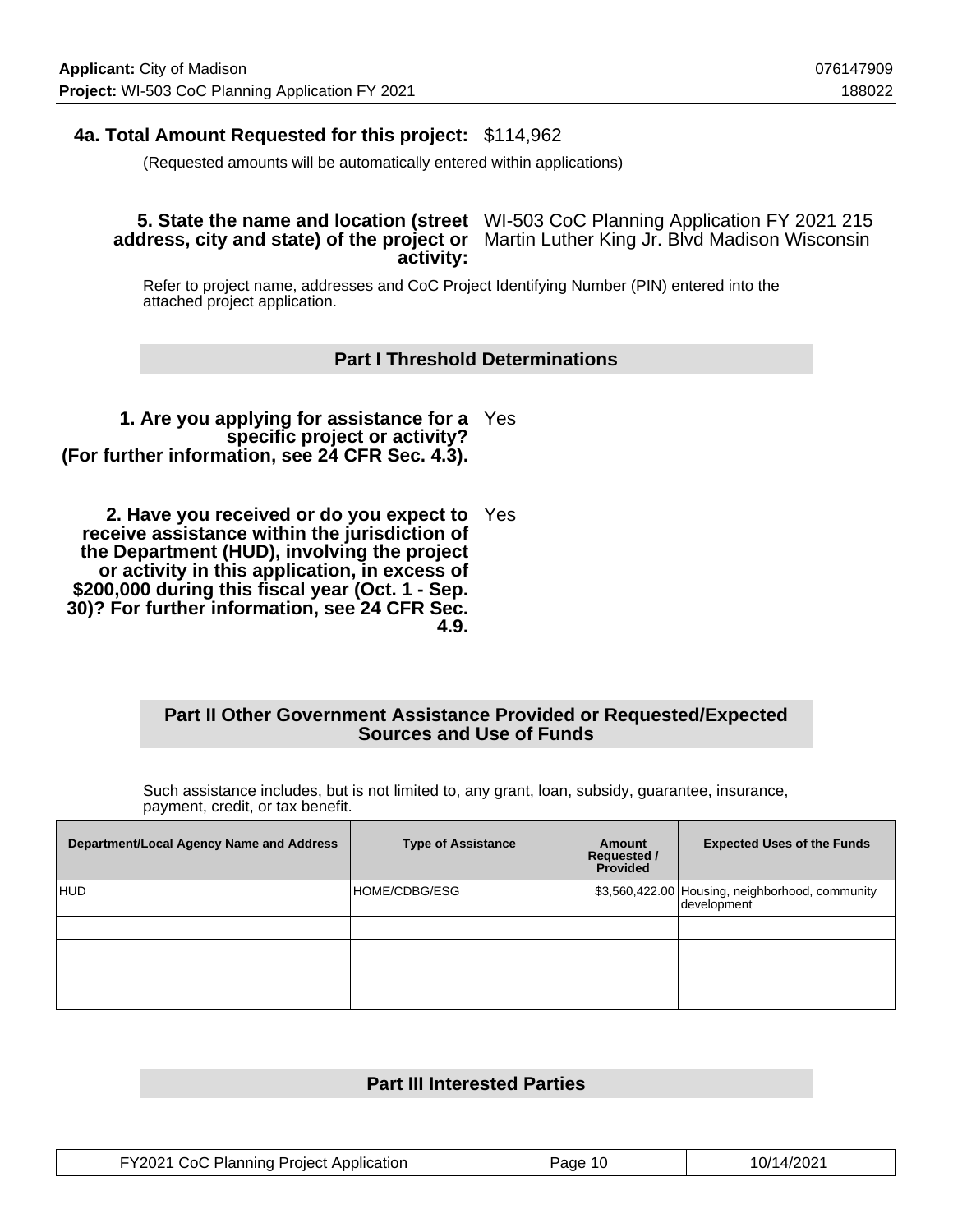#### You must disclose:

1. All developers, contractors, or consultants involved in the application for the assistance or in the planning, development, or implementation of the project or activity and

2. any other person who has a financial interest in the project or activity for which the

assistance is sought that exceeds \$50,000 or 10 percent of the assistance (whichever is lower).

| Alphabetical list of all persons with a<br>reportable financial interest in the<br>project or activity<br>(For individuals, give the last name<br>first) | <b>Social Security No.</b><br>or Employee ID No. | Type of<br><b>Participation</b> | <b>Financial Interest</b><br>in Project/Activity<br>$($ \$) | <b>Financial Interest</b><br>in Project/Activity<br>$(\%)$ |
|----------------------------------------------------------------------------------------------------------------------------------------------------------|--------------------------------------------------|---------------------------------|-------------------------------------------------------------|------------------------------------------------------------|
| N/A                                                                                                                                                      |                                                  | N/A                             | \$0.00                                                      | 0%                                                         |
|                                                                                                                                                          |                                                  |                                 |                                                             |                                                            |
|                                                                                                                                                          |                                                  |                                 |                                                             |                                                            |
|                                                                                                                                                          |                                                  |                                 |                                                             |                                                            |
|                                                                                                                                                          |                                                  |                                 |                                                             |                                                            |

#### **Certification**

Warning: If you knowingly make a false statement on this form, you may be subject to civil or criminal penalties under Section 1001 of Title 18 of the United States Code. In addition, any person who knowingly and materially violates any required disclosures of information, including intentional nondisclosure, is subject to civil money penalty not to exceed \$10,000 for each violation.

I certify that the information provided on this form and in any accompanying documentation is true and accurate. I acknowledge that making, presenting, submitting, or causing to be submitted a false, fictitious, or fraudulent statement, representation, or certification may result in criminal, civil, and/or administrative sanctions, including fines, penalties, and imprisonment.

**I AGREE:** X

**Name / Title of Authorized Official:** Linette Rhodes, Community Development Grants Supervisor

**Signature of Authorized Official:** Considered signed upon submission in e-snaps.

**Date Signed:** 10/14/2021

| FY2021 CoC Planning Project Application | Page 11 | 10/14/2021 |
|-----------------------------------------|---------|------------|
|-----------------------------------------|---------|------------|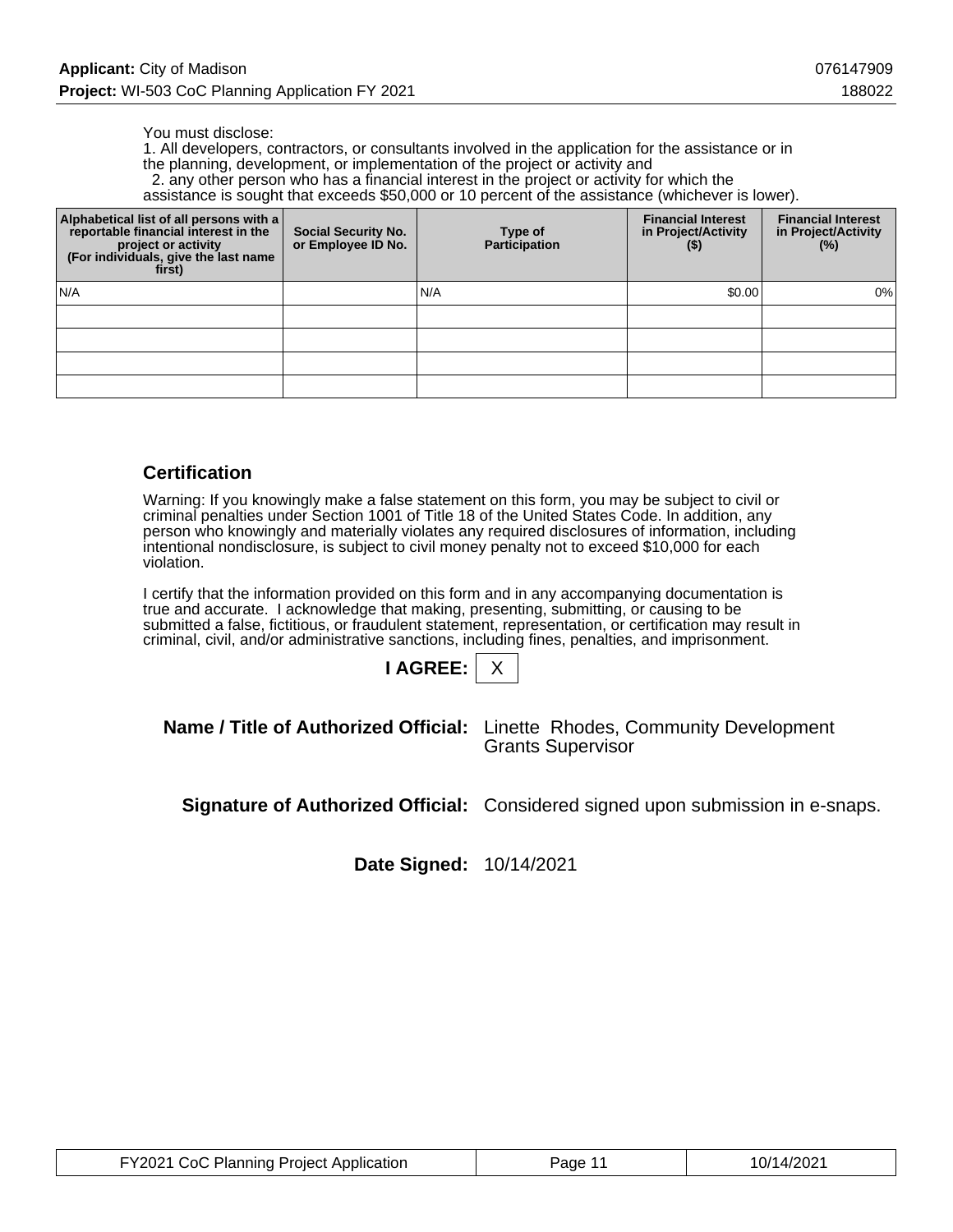## **1H. HUD 50070**

### **HUD 50070 Certification for a Drug Free Workplace**

**Applicant Name:** City of Madison

**Program/Activity Receiving Federal Grant** CoC Program **Funding:**

**Acting on behalf of the above named Applicant as its Authorized Official, I make the following certifications and agreements to the Department of Housing and Urban Development (HUD) regarding the sites listed below:**

|     | I certify that the above named Applicant will or will continue to<br>provide a drug-free workplace by:                                                                                                                                                                                                                                                                                                                |     |                                                                                                                                                                                                                                                                                                                                                                                                                                                                                                                                                                                                                    |
|-----|-----------------------------------------------------------------------------------------------------------------------------------------------------------------------------------------------------------------------------------------------------------------------------------------------------------------------------------------------------------------------------------------------------------------------|-----|--------------------------------------------------------------------------------------------------------------------------------------------------------------------------------------------------------------------------------------------------------------------------------------------------------------------------------------------------------------------------------------------------------------------------------------------------------------------------------------------------------------------------------------------------------------------------------------------------------------------|
| ۱a. | Publishing a statement notifying employees that the unlawful<br>manufacture, distribution, dispensing, possession, or use of a<br>controlled substance is prohibited in the Applicant's workplace<br>and specifying the actions that will be taken against employees<br>for violation of such prohibition.                                                                                                            | е.  | Notifying the agency in writing, within ten calendar days after<br>receiving notice under subparagraph d.(2) from an employee or<br>otherwise receiving actual notice of such conviction. Employers<br>of convicted employees must provide notice, including position<br>title, to every grant officer or other designee on whose grant<br>activity the convicted employee was working, unless the<br>Federalagency has designated a central point for the receipt of<br>such notices. Notice shall include the identification number(s)<br>of each affected grant:                                                |
| b.  | Establishing an on-going drug-free awareness program to<br>inform employees ---<br>(1) The dangers of drug abuse in the workplace<br>(2) The Applicant's policy of maintaining a drug-free workplace;<br>(3) Any available drug counseling, rehabilitation, and employee<br>assistance programs; and<br>(4) The penalties that may be imposed upon employees for drug<br>abuse violations occurring in the workplace. | ١f. | Taking one of the following actions, within 30 calendar days of<br>receiving notice under subparagraph d.(2), with respect to any<br>employee who is so convicted ---<br>$(1)$ Taking appropriate personnel action against such an<br>employee, up to and including termination, consistent with the<br>requirements of the Rehabilitation Act of 1973, as amended; or<br>$(2)$ Requiring such employee to participate satisfactorily in a<br>drug abuse assistance or rehabilitation program approved for<br>such purposes by a Federal, State, or local health, law<br>enforcement, or other appropriate agency; |
| ۱c. | Making it a requirement that each employee to be engaged in<br>the performance of the grant be given a copy of the statement<br>required by paragraph a.;                                                                                                                                                                                                                                                             | g.  | Making a good faith effort to continue to maintain a drugfree<br>workplace through implementation of paragraphs a. thru f.                                                                                                                                                                                                                                                                                                                                                                                                                                                                                         |
| ۱d. | Notifying the employee in the statement required by paragraph<br>a. that, as a condition of employment under the grant, the<br>employee will ---<br>(1) Abide by the terms of the statement; and<br>(2) Notify the employer in writing of his or her conviction for a<br>violation of a criminal drug statute occurring in the workplace<br>no later than five calendar days after such conviction;                   |     |                                                                                                                                                                                                                                                                                                                                                                                                                                                                                                                                                                                                                    |

### **Sites for Work Performance.**

The Applicant shall list (on separate pages) the site(s) for the performance of work done in connection with the HUD funding of the program/activity shown above: Place of Performance shall include the street address, city, county, State, and zip code. Identify each sheet with the Applicant name and address and the program/activity receiving grant funding.) Workplaces, including addresses, entered in the attached project application. Refer to addresses entered into the attached project application.

| I certify that the information provided on this  <br>form and in any accompanying<br>documentation is true and accurate. I |         |            |
|----------------------------------------------------------------------------------------------------------------------------|---------|------------|
| FY2021 CoC Planning Project Application                                                                                    | Page 12 | 10/14/2021 |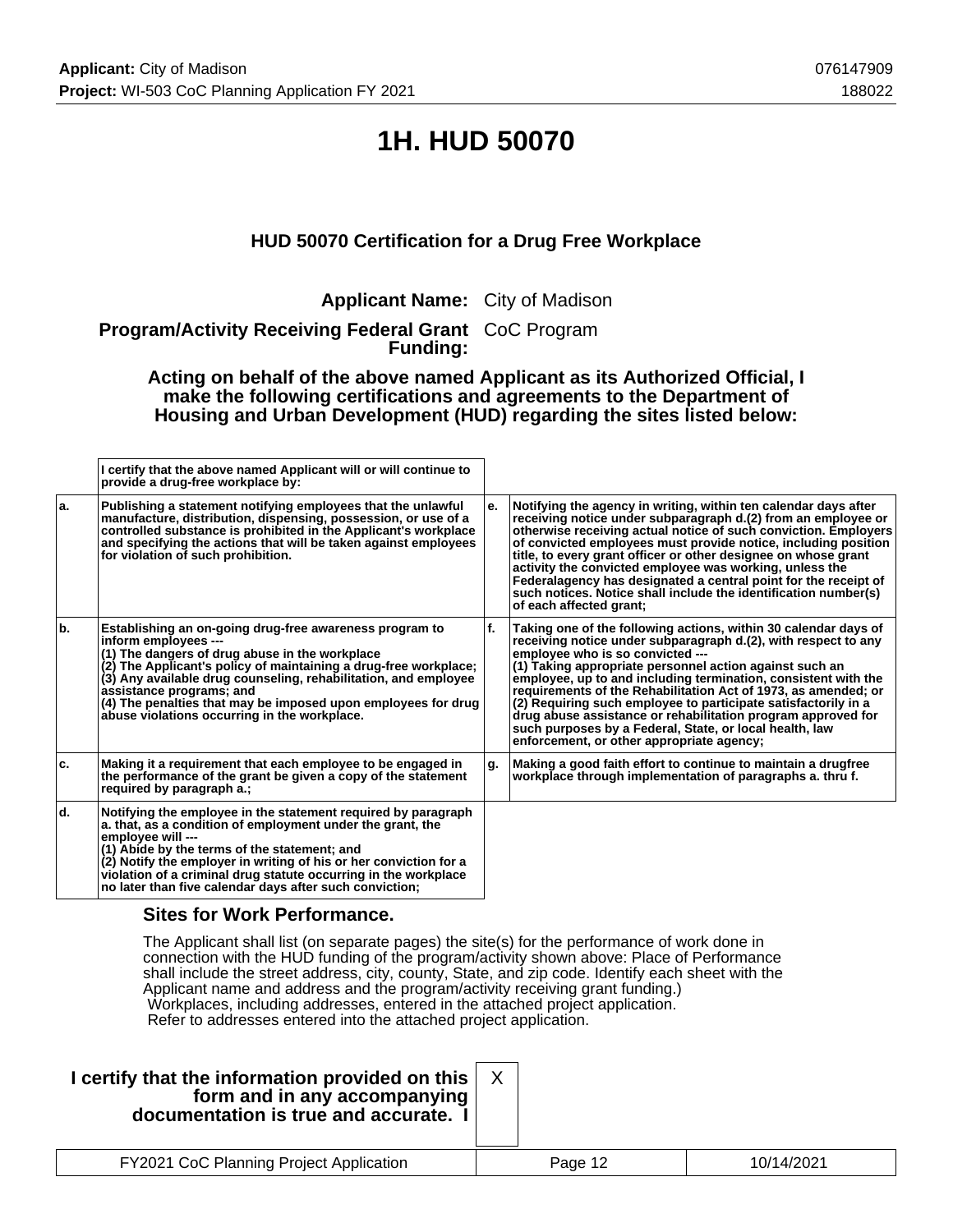**acknowledge that making, presenting, submitting, or causing to be submitted a false, fictitious, or fraudulent statement, representation, or certification may result in criminal, civil, and/or administrative sanctions, including fines, penalties, and imprisonment.**

> WARNING: Anyone who knowingly submits a false claim or makes a false statement is subject to criminal and/or civil penalties, including confinement for up to 5 years, fines, and civil and administrative penalties. (18 U.S.C. §§ 287, 1001, 1010, 1012; 31 U.S.C. §3729, 3802)

### **Authorized Representative**

| <b>Prefix: Ms.</b>                                                |                                                                                       |
|-------------------------------------------------------------------|---------------------------------------------------------------------------------------|
| <b>First Name: Linette</b>                                        |                                                                                       |
| <b>Middle Name</b>                                                |                                                                                       |
| <b>Last Name: Rhodes</b>                                          |                                                                                       |
| Suffix:                                                           |                                                                                       |
|                                                                   | <b>Title:</b> Community Development Grants Supervisor                                 |
| <b>Telephone Number:</b> (608) 261-9240<br>(Format: 123-456-7890) |                                                                                       |
| (Format: 123-456-7890)                                            | <b>Fax Number:</b> (608) 261-9661                                                     |
|                                                                   | <b>Email:</b> Irhodes@cityofmadison.com                                               |
|                                                                   | Signature of Authorized Representative: Considered signed upon submission in e-snaps. |
| <b>Date Signed: 10/14/2021</b>                                    |                                                                                       |

| FY2021 CoC Planning Project Application | Page 13 | 10/14/2021 |
|-----------------------------------------|---------|------------|
|-----------------------------------------|---------|------------|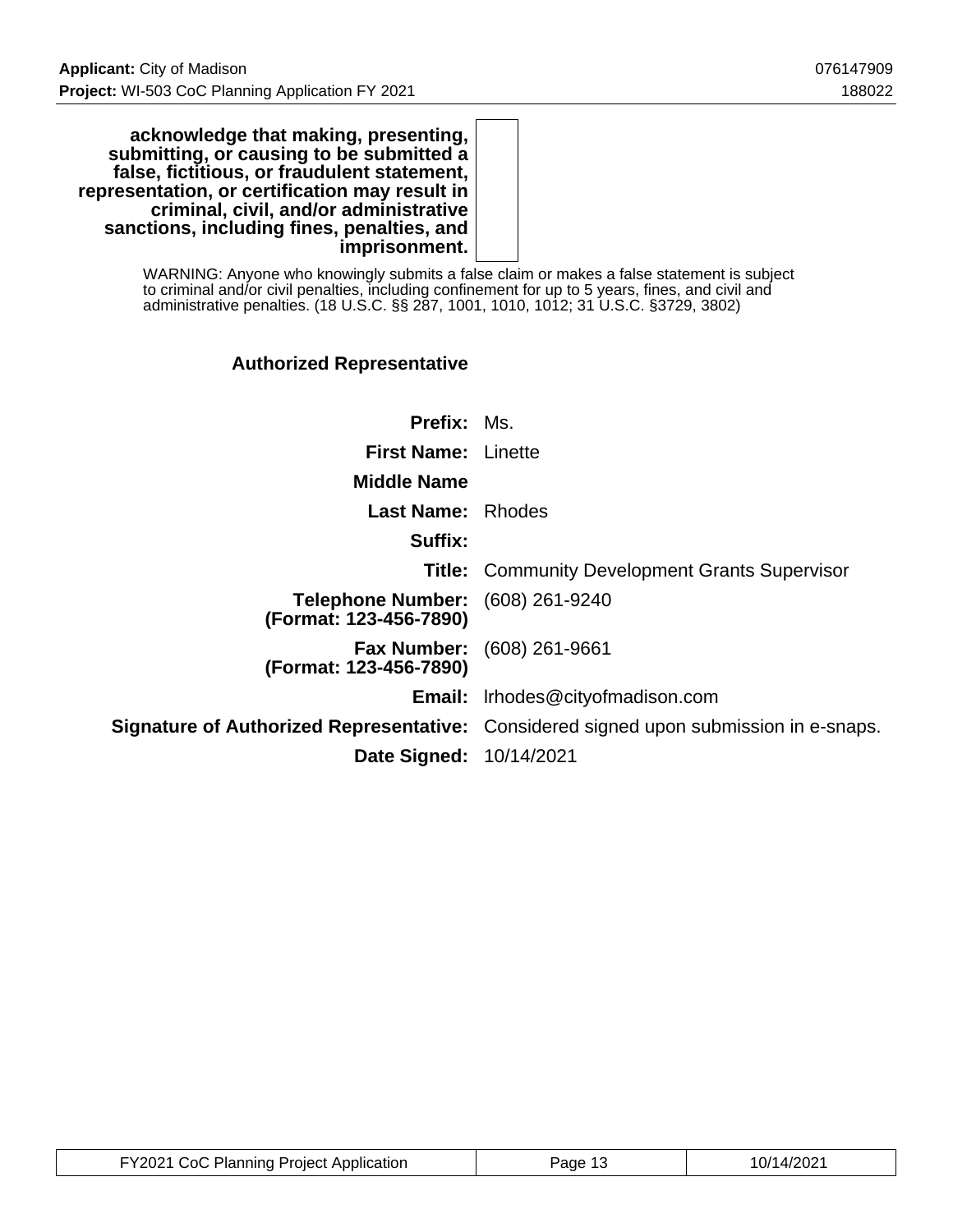## **CERTIFICATION REGARDING LOBBYING**

**Certification for Contracts, Grants, Loans, and Cooperative Agreements**

 **The undersigned certifies, to the best of his or her knowledge and belief, that:**

 **(1) No Federal appropriated funds have been paid or will be paid, by or on behalf of the undersigned, to any person for influencing or attempting to influence an officer or employee of an agency, a Member of Congress, an officer or employee of Congress, or an employee of a Member of Congress in connection with the awarding of any Federal contract, the making of any Federal grant, the making of any Federal loan, the entering into of any cooperative agreement, and the extension, continuation, renewal, amendment, or modification of any Federal contract, grant, loan, or cooperative agreement.**

 **2) If any funds other than Federal appropriated funds have been paid or will be paid to any person for influencing or attempting to influence an officer or employee of any agency, a Member of Congress, an officer or employee of Congress, or an employee of a Member of Congress in connection with this Federal contract, grant, loan, or cooperative agreement, the undersigned shall complete and submit Standard Form-LLL, ''Disclosure of Lobbying Activities,'' in accordance with its instructions.**

 **(3) The undersigned shall require that the language of this certification be included in the award documents for all subawards at all tiers (including subcontracts, subgrants, and contracts under grants, loans, and cooperative agreements) and that all subrecipients shall certify and disclose accordingly. This certification is a material representation of fact upon which reliance was placed when this transaction was made or entered into. Submission of this certification is a prerequisite for making or entering into this transaction imposed by section 1352, title 31, U.S. Code. Any person who fails to file the required certification shall be subject to a civil penalty of not less than \$10,000 and not more than \$100,000 for each such failure.**

 **Statement for Loan Guarantees and Loan Insurance**

 **The undersigned states, to the best of his or her knowledge and belief, that:**

 **If any funds have been paid or will be paid to any person for influencing or attempting to influence an officer or employee of any agency, a Member of Congress, an officer or employee of Congress, or an employee of a Member of Congress in connection with this commitment providing for the United States to insure or guarantee a loan, the undersigned shall complete and submit Standard Form-LLL, ''Disclosure of Lobbying Activities,'' in accordance with its instructions. Submission of this statement is a prerequisite for making or entering into this transaction imposed by section 1352, title 31, U.S. Code. Any person who fails to file**

| FY2021 CoC Planning Project Application | Page 14 | 10/14/2021 |
|-----------------------------------------|---------|------------|
|-----------------------------------------|---------|------------|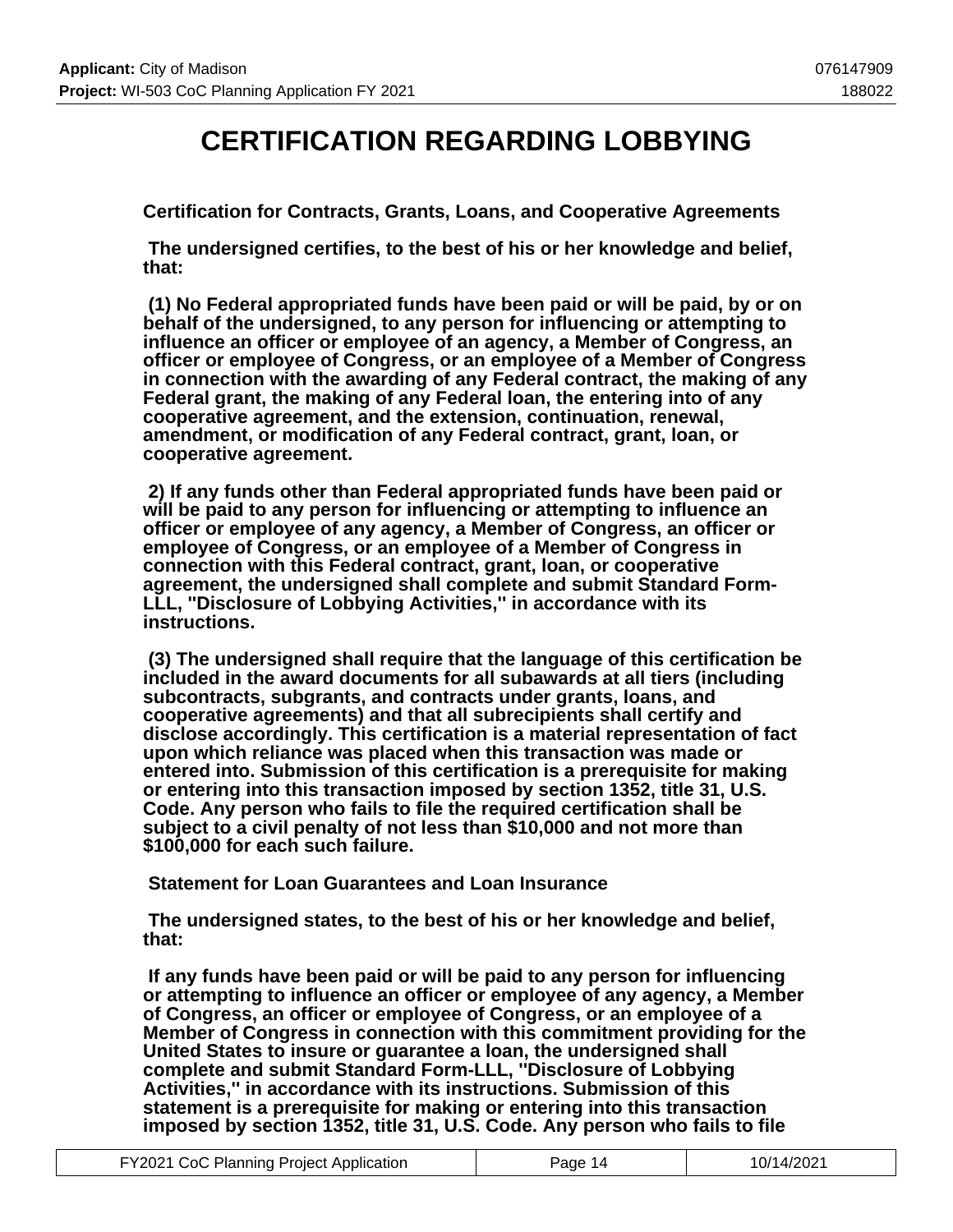### **the required statement shall be subject to a civil penalty of not less than \$10,000 and not more than \$100,000 for each such failure.**

| I hereby certify that all the information stated $ X $<br>herein, as well as any information provided in<br>the accompaniment herewith, is true and<br>accurate: |  |  |
|------------------------------------------------------------------------------------------------------------------------------------------------------------------|--|--|
|------------------------------------------------------------------------------------------------------------------------------------------------------------------|--|--|

**Warning: HUD will prosecute false claims and statements. Conviction may result in criminal and/or civil penalties. (18 U.S.C. 1001, 1010, 1012; 31 U.S.C. 3729, 3802)**

| <b>Applicant's Organization:</b> City of Madison |                                                                                                               |
|--------------------------------------------------|---------------------------------------------------------------------------------------------------------------|
|                                                  | <b>Name / Title of Authorized Official:</b> Linette Rhodes, Community Development<br><b>Grants Supervisor</b> |
|                                                  | Signature of Authorized Official: Considered signed upon submission in e-snaps.                               |
|                                                  |                                                                                                               |

**Date Signed:** 10/14/2021

| FY2021 CoC Planning Project Application | Page 15 | 10/14/2021 |
|-----------------------------------------|---------|------------|
|-----------------------------------------|---------|------------|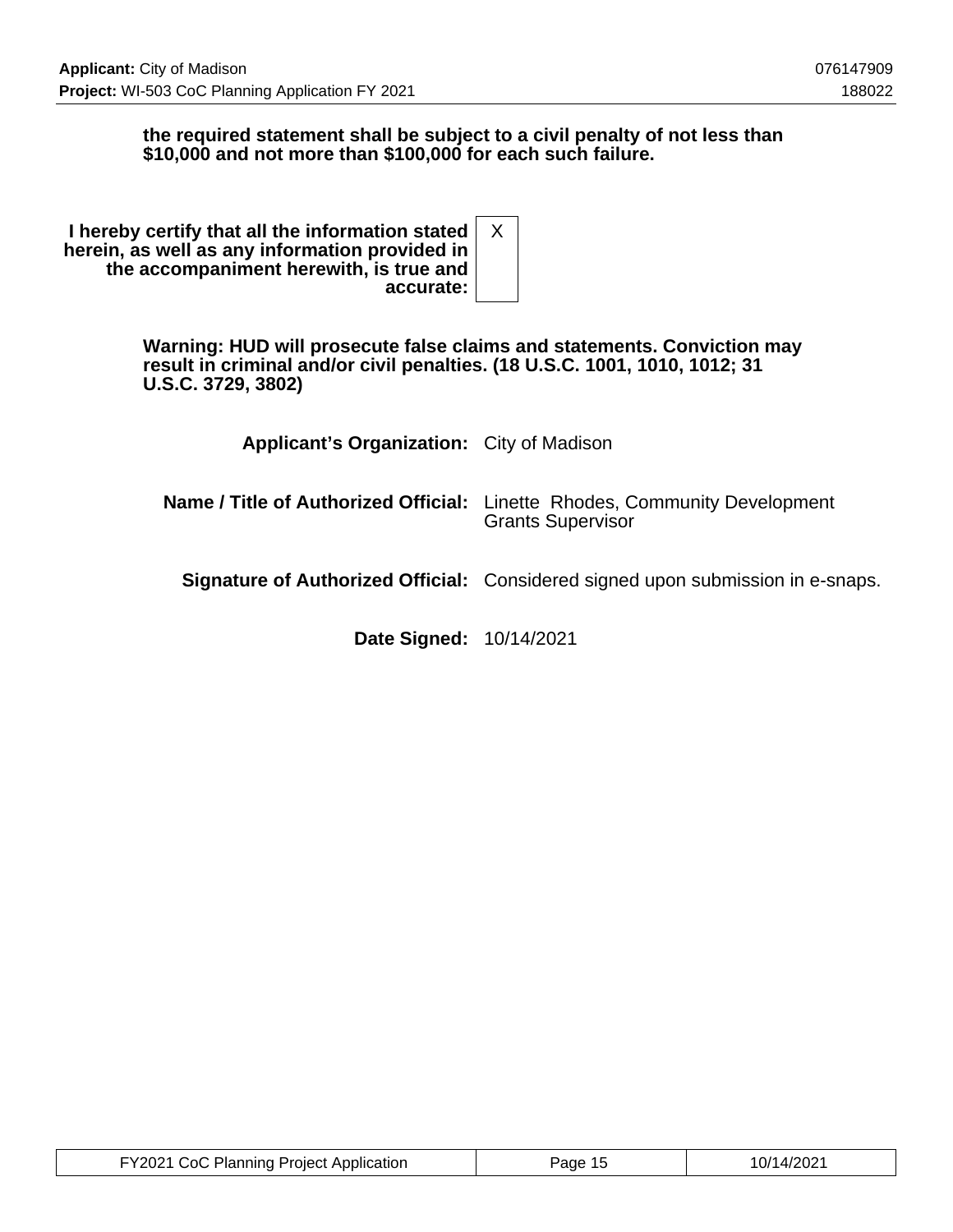# **1J. SF-LLL**

#### **DISCLOSURE OF LOBBYING ACTIVITIES Complete this form to disclose lobbying activities pursuant to 31 U.S.C. 1352. Approved by OMB0348-0046**

HUD requires a new SF-LLL submitted with each annual CoC competition and completing this screen fulfills this requirement.

Answer "Yes" if your organization is engaged in lobbying associated with the CoC Program and answer the questions as they appear next on this screen. The requirement related to lobbying as explained in the SF-LLL instructions states: "The filing of a form is required for each payment or agreement to make payment to any lobbying entity for influencing or attempting to influence an officer or employee of any agency, a Member of Congress, an officer or employee of Congress, or an employee of a Member of Congress in connection with a covered Federal action."

Answer "No" if your organization is NOT engaged in lobbying.

| Does the recipient or subrecipient of this CoC No<br>grant participate in federal lobbying activities<br>(lobbying a federal administration or<br>congress) in connection with the CoC<br>Program? |                                                  |
|----------------------------------------------------------------------------------------------------------------------------------------------------------------------------------------------------|--------------------------------------------------|
|                                                                                                                                                                                                    | <b>Legal Name:</b> City of Madison               |
|                                                                                                                                                                                                    | <b>Street 1: 215 Martin Luther King Jr. Blvd</b> |
|                                                                                                                                                                                                    | <b>Street 2: Suite 300</b>                       |
|                                                                                                                                                                                                    | City: Madison                                    |
| <b>County: Dane</b>                                                                                                                                                                                |                                                  |
|                                                                                                                                                                                                    | <b>State: Wisconsin</b>                          |
|                                                                                                                                                                                                    | <b>Country: United States</b>                    |
| Zip / Postal Code: 53703                                                                                                                                                                           |                                                  |

**11. Information requested through this form is authorized by title 31 U.S.C. section 1352. This disclosure of lobbying activities is a material representation of fact upon which reliance was placed by the tier above when this transaction was made or entered into. This disclosure is required pursuant to 31 U.S.C. 1352. This information will be available for public inspection. Any person who fails to file the required disclosure shall be subject to a civil penalty of not less than \$10,000 and not more than \$100,000 for each such failure.**

**I certify that this information is true and complete.**

|  | 1 CoC Planning Project Application<br><b>FY2021 CoC Pla.</b> | 'ane | 22001 A |
|--|--------------------------------------------------------------|------|---------|
|--|--------------------------------------------------------------|------|---------|

X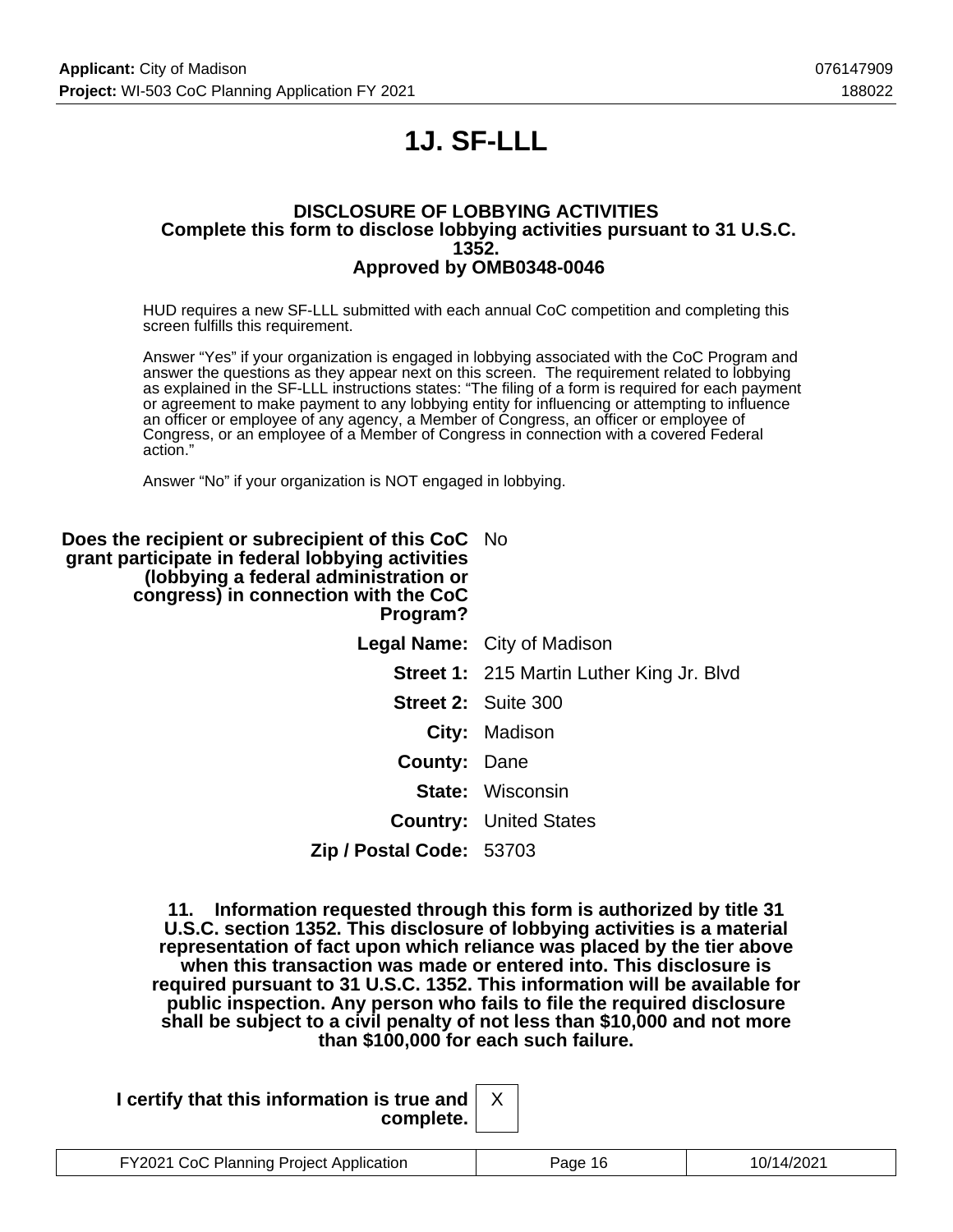| <b>Prefix: Ms.</b>                                                                     |
|----------------------------------------------------------------------------------------|
| <b>First Name: Linette</b>                                                             |
|                                                                                        |
| <b>Last Name:</b> Rhodes                                                               |
|                                                                                        |
| <b>Title: Community Development Grants Supervisor</b>                                  |
| Telephone Number: (608) 261-9240                                                       |
| <b>Fax Number:</b> (608) 261-9661                                                      |
| <b>Email:</b> Irhodes@cityofmadison.com                                                |
| <b>Signature of Authorized Official:</b> Considered signed upon submission in e-snaps. |
| <b>Date Signed: 10/14/2021</b>                                                         |
|                                                                                        |

| FY2021 CoC Planning Project Application | Page 17 | 10/14/2021 |
|-----------------------------------------|---------|------------|
|-----------------------------------------|---------|------------|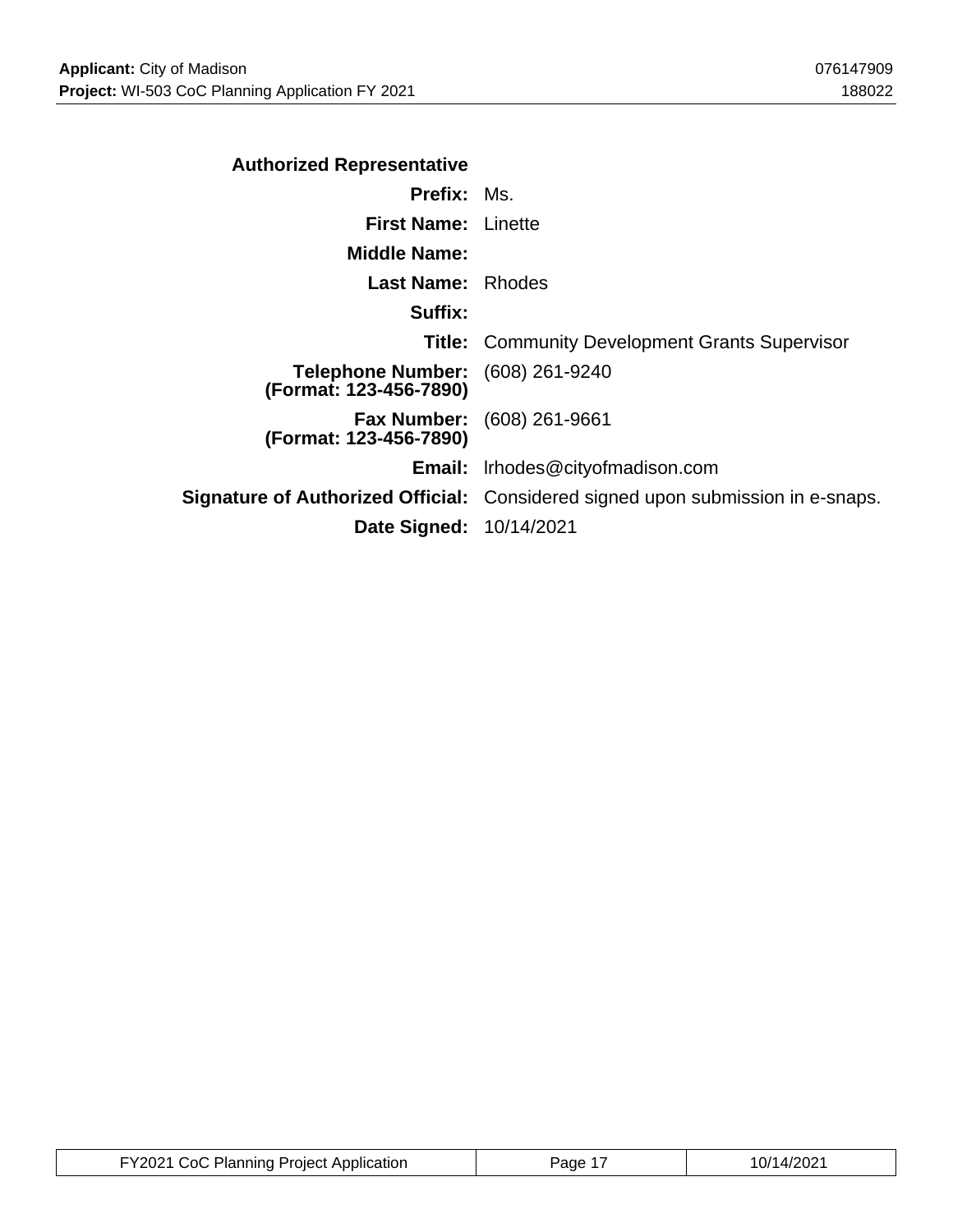## **IK. SF-424B**

### **(SF-424B) ASSURANCES - NON-CONSTRUCTION PROGRAMS**

#### **OMB Number: 4040-0007 Expiration Date: 02/28/2022**

NOTE: Certain of these assurances may not be applicable to your project or program. If you have questions, please contact the awarding agency. Further, certain Federal awarding agencies may require applicants to certify to additional assurances. If such is the case, you will be notified.

As the duly authorized representative of the applicant, I certify that the applicant:

**1. Has the legal authority to apply for Federal assistance and the institutional, managerial and financial capability (including funds sufficient to pay the non-Federal share of project cost) to ensure proper planning, management and completion of the project described in this application. 2. Will give the awarding agency, the Comptroller General of the United States and, if appropriate, the State, through any authorized representative, access to and the right to examine all records, books, papers, or documents related to the award; and will establish a proper accounting system in accordance with generally accepted accounting standards or agency directives. 3. Will establish safeguards to prohibit employees from using their positions for a purpose that constitutes or presents the appearance of personal or organizational conflict of interest, or personal gain. 4. Will initiate and complete the work within the applicable time frame after receipt of approval of the awarding agency. 5. Will comply with the Intergovernmental Personnel Act of 1970 (42 U.S.C. §§4728-4763) relating to prescribed standards for merit systems for programs funded under one of the 19 statutes or regulations specified in Appendix A of OPM's Standards for a Merit System of Personnel Administration (5 C.F.R. 900, Subpart F). 6. Will comply with all Federal statutes relating to nondiscrimination. These include but are not limited to: (a) Title VI of the Civil Rights Act of 1964 (P.L. 88-352) which prohibits discrimination on the basis of race, color or national origin; (b) Title IX of the Education Amendments of 1972, as amended (20 U.S.C.§§1681-1683, and 1685-1686), which prohibits discrimination on the basis of sex; (c) Section 504 of the Rehabilitation Act of 1973, as amended (29 U.S.C. §794), which prohibits discrimination on the basis of handicaps; (d) the Age Discrimination Act of 1975, as amended (42 U.S.C. §§6101-6107), which prohibits discrimination on the basis of age; (e) the Drug Abuse Office and Treatment Act of 1972 (P.L. 92-255), as amended, relating to nondiscrimination on the basis of drug abuse; (f) the Comprehensive Alcohol Abuse and Alcoholism Prevention, Treatment and Rehabilitation Act of 1970 (P.L. 91-616), as amended, relating to nondiscrimination on the basis of alcohol abuse or alcoholism, (g) §§523 and 527 of the Public Health Service Act of 1912 (42 U.S.C. §§290 dd-3 and 290 ee-3), as amended, relating to confidentiality of alcohol and drug abuse patient records; (h) Title VIII of the Civil Rights Act of 1968 (42 U.S.C. §§3601 et seq.), as amended, relating to nondiscrimination in the sale, rental or financing of housing; (i) any other nondiscrimination provisions in the specific statute(s) under which application for Federal assistance is being made; and, (j) the requirements of any other nondiscrimination statute(s) which may apply to the application.**

**7. Will comply, or has already complied, with the requirements of Titles II and III of the Uniform Relocation Assistance and Real Property Acquisition Policies Act of 1970 (P.L. 91-646) which provide for fair and equitable treatment of persons displaced or whose property is acquired as a result of Federal or federally-assisted programs. These requirements apply to all interests in real property acquired for project purposes regardless of Federal participation in purchases.**

| FY2021 CoC Planning Project Application | Page 18 | 10/14/2021 |
|-----------------------------------------|---------|------------|
|-----------------------------------------|---------|------------|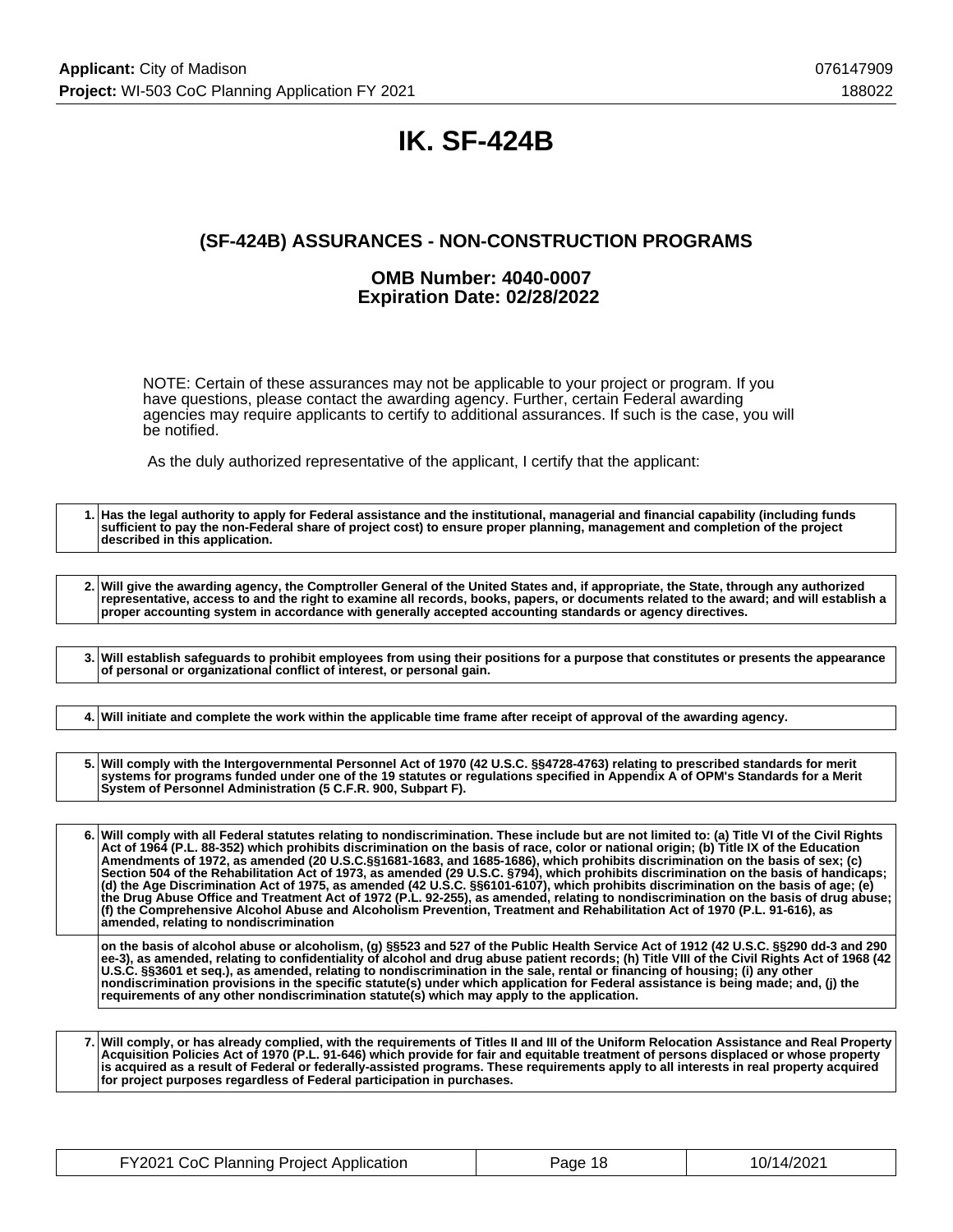**8. Will comply, as applicable, with provisions of the Hatch Act (5 U.S.C. §§1501-1508 and 7324-7328) which limit the political activities of employees whose principal employment activities are funded in whole or in part with Federal funds.**

**9. Will comply, as applicable, with the provisions of the Davis-Bacon Act (40 U.S.C. §§276a to 276a-7), the Copeland Act (40 U.S.C. §276c and 18 U.S.C. §874), and the Contract Work Hours and Safety Standards Act (40 U.S.C. §§327¬333), regarding labor standards for federally-assisted construction subagreements.**

**10. Will comply, if applicable, with flood insurance purchase requirements of Section 102(a) of the Flood Disaster Protection Act of 1973 (P.L. 93-234) which requires recipients in a special flood hazard area to participate in the program and to purchase flood insurance if the total cost of insurable construction and acquisition is \$10,000 or more.**

**11. Will comply with environmental standards which may be prescribed pursuant to the following: (a) institution of environmental quality control measures under the National Environmental Policy Act of 1969 (P.L. 91-190) and Executive Order (EO) 11514; (b) notification of violating facilities pursuant to EO 11738; (c) protection of wetlands pursuant to EO 11990; (d) evaluation of flood hazards in floodplains in accordance with EO 11988; (e) assurance of project consistency with the approved State management program developed under the Coastal Zone Management Act of 1972 (16 U.S.C. §§1451 et seq.); (f) conformity of Federal actions to State (Clean Air) Implementation Plans under Section 176(c) of the Clean Air Act of 1955, as amended (42 U.S.C. §§7401 et seq.); (g) protection of underground sources of drinking water under the Safe Drinking Water Act of 1974, as amended (P.L. 93-523); and, (h) protection of endangered species under the Endangered Species Act of 1973, as amended (P.L. 93¬205).**

**12. Will comply with the Wild and Scenic Rivers Act of 1968 (16 U.S.C. §§1271 et seq.) related to protecting components or potential components of the national wild and scenic rivers system.**

**13. Will assist the awarding agency in assuring compliance with Section 106 of the National Historic Preservation Act of 1966, as amended (16 U.S.C. §470), EO 11593 (identification and protection of historic properties), and the Archaeological and Historic Preservation Act of 1974 (16 U.S.C. §§469a-1 et seq.).**

**14. Will comply with P.L. 93-348 regarding the protection of human subjects involved in research, development, and related activities supported by this award of assistance.**

**15. Will comply with the Laboratory Animal Welfare Act of 1966 (P.L. 89-544, as amended, 7 U.S.C. §§2131 et seq.) pertaining to the care, handling, and treatment of warm blooded animals held for research, teaching, or other activities supported by this award of assistance.**

**16. Will comply with the Lead-Based Paint Poisoning Prevention Act (42 U.S.C. §§4801 et seq.) which prohibits the use of lead-based paint in construction or rehabilitation of residence structures.**

**17. Will cause to be performed the required financial and compliance audits in accordance with the Single Audit Act Amendments of 1996 and OMB Circular No. A-133, "Audits of States, Local Governments, and Non-Profit Organizations."**

**18. Will comply with all applicable requirements of all other Federal laws, executive orders, regulations, and policies governing this program.**

**19. Will comply with the requirements of Section 106(g) of the Trafficking Victims Protection Act (TVPA) of 2000, as amended (22 U.S.C. 7104) which prohibits grant award recipients or a sub-recipient from (1) Engaging in severe forms of trafficking in persons during the period of time that the award is in effect (2) Procuring a commercial sex act during the period of time that the award is in effect or (3) Using forced labor in the performance of the award or subawards under the award.**

### **As the duly authorized representative of the applicant, I certify:**

X

**Authorized Representative for:** City of Madison

**Prefix:** Ms.

| FY2021 CoC Planning Project Application | Page 19 | 10/14/2021 |
|-----------------------------------------|---------|------------|
|-----------------------------------------|---------|------------|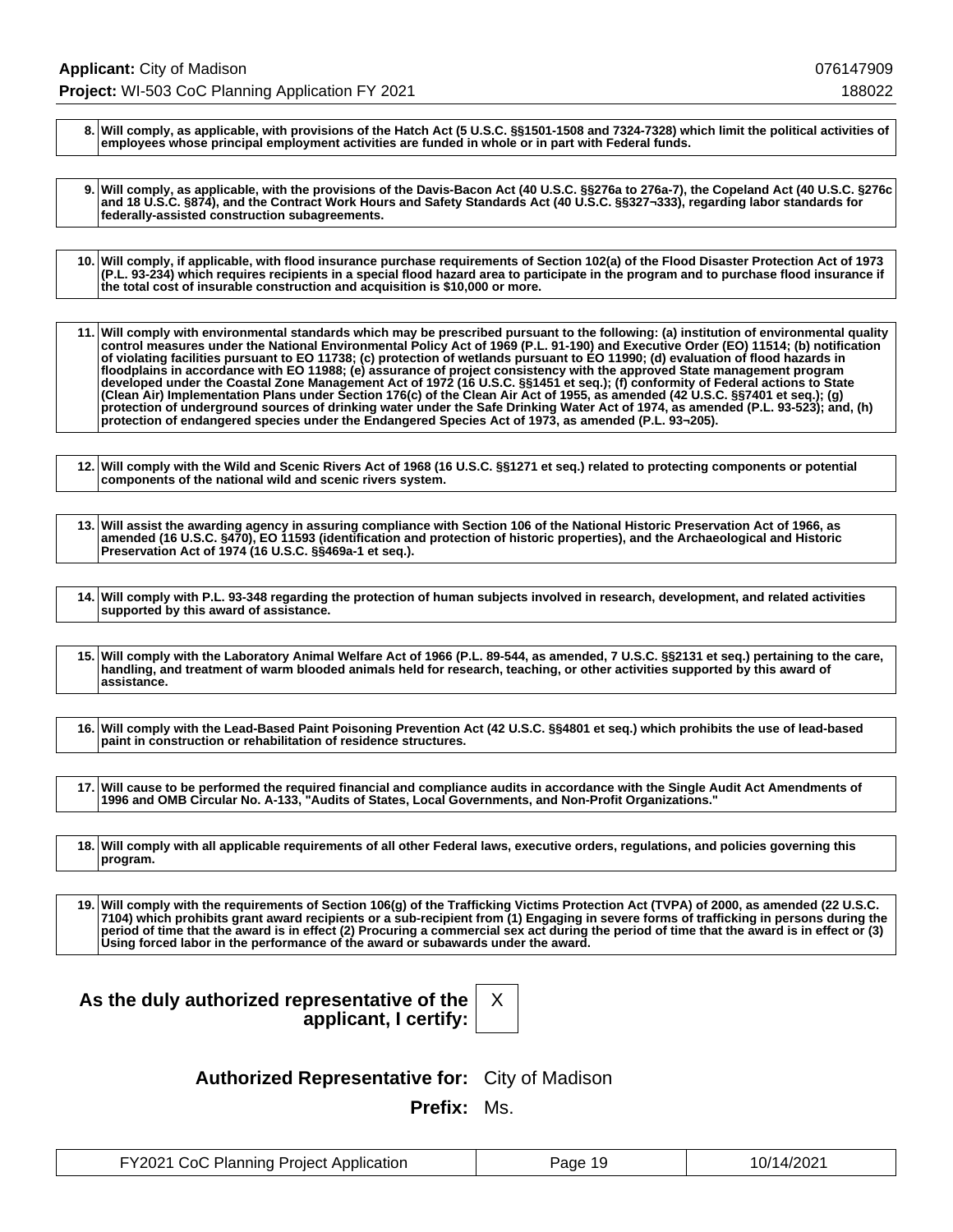| <b>First Name: Linette</b> |                                                                                                   |
|----------------------------|---------------------------------------------------------------------------------------------------|
| <b>Middle Name:</b>        |                                                                                                   |
| <b>Last Name: Rhodes</b>   |                                                                                                   |
| Suffix:                    |                                                                                                   |
|                            | <b>Title: Community Development Grants Supervisor</b>                                             |
|                            | <b>Signature of Authorized Certifying Official:</b> Considered signed upon submission in e-snaps. |
| Date Signed: 10/14/2021    |                                                                                                   |

| FY2021 CoC Planning Project Application | Page 20 | 10/14/2021 |
|-----------------------------------------|---------|------------|
|-----------------------------------------|---------|------------|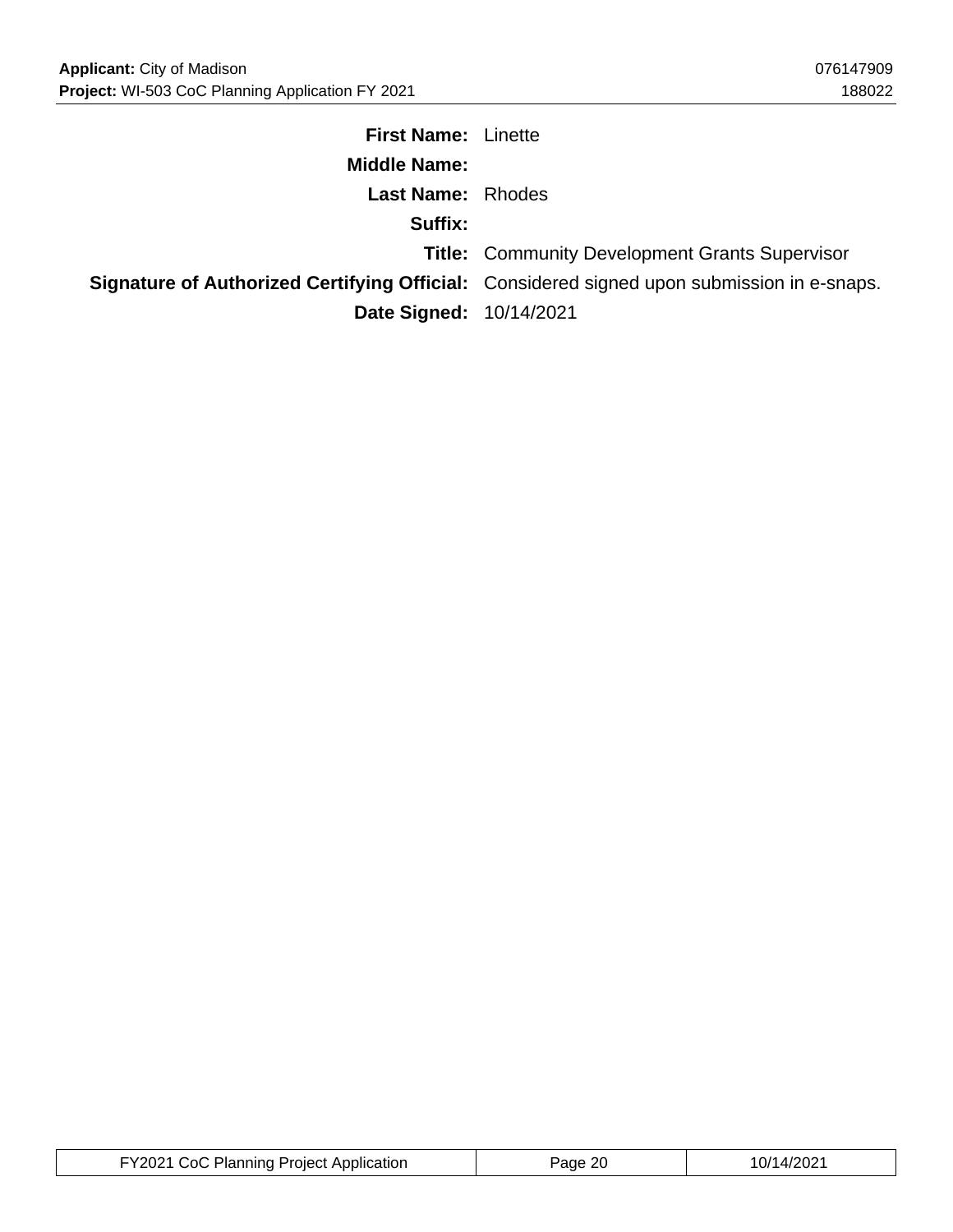## **2A. Project Detail**

|                                                  | 1. CoC Number and Name: WI-503 - Madison/Dane County CoC |
|--------------------------------------------------|----------------------------------------------------------|
| 2. Collaborative Applicant Name: City of Madison |                                                          |

**3. Project Name:** WI-503 CoC Planning Application FY 2021

**4. Component Type:** CoC Planning Project Application

| FY2021 CoC Planning Project Application | Page 21 | 10/14/2021 |
|-----------------------------------------|---------|------------|
|-----------------------------------------|---------|------------|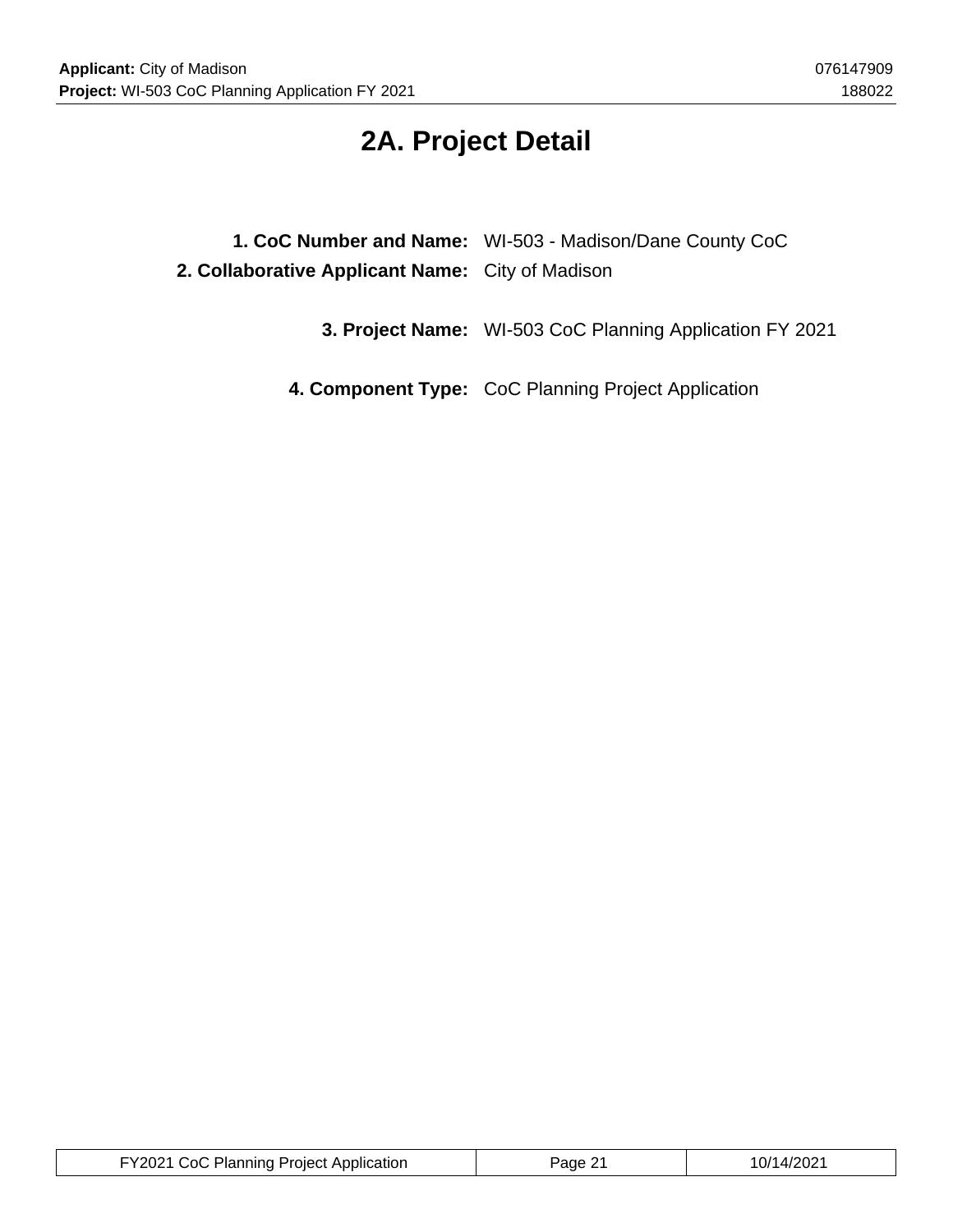# **2B. Project Description**

#### **1. Provide a description that addresses the entire scope of the proposed project and how the Collaborative Applicant will use grant funds to comply with 24 CFR 578.7:**

With proceeds from this planning grant the City will continue to employ 1 FTE who will work with the CoC's entire geographic area on the following activities: 1) Lead a community-wide process coordinating the efforts of homeless service providers and related organizations to achieve the goals of preventing and ending homelessness.

2) Coordinate the CoC Homeless Assistance Grant Application process by working with agencies submitting renewals, agencies reallocating funds for new projects, and recruiting new agencies to fill identified CoC gaps. Staff will work closely with various CoC committees to facilitate the CoC application process and ensure that the process is timely, fair and open to new participants. 3) Develop a systematic approach to conducting evaluations of CoC-funded programs and coordinate with staff responsible for evaluating ESG-funded programs. Work with CoC-funded agencies to provide needed support and technical assistance as part of a focused effort to implement a crisis response, prioritized, homeless system. The City will contract for additional expertise as needed to provide some of these services.

4) Solicit and coordinate input from the CoC network for use in the City of Madison and Dane County Consolidated Plan processes. Provide support to City and County policy makers and elected officials in developing and monitoring community-wide objectives and strategies as part of the Community Plan to Prevent and End Homelessness in Dane County. Staff will build on efforts currently underway to ensure compatibility between the CoC's and local jurisdictions' plans.

5) Contract for technical assistance services and provide access to national trainings and conferences on best practices for both the CoC Coordinator and agency staff.

#### **2. Describe the estimated schedule for the proposed activities, the management plan, and the method for assuring effective and timely completion of all work.**

The CoC Coordinator (1 FTE) position was filled in February 2017. This employee is hired as a limited term employee with the hope that the position can be sustained with future HUD planning dollars. The current grant request is intended to provide an additional year of funding for the CoC Coordinator. The CoC Coordinator works closely with the Dane County Continuum of Care and its Board of Directors, playing a lead role in helping to coordinate the efforts of homeless service providers, funders, policy makers and related organizations in order to achieve the goals of preventing and ending homelessness (45% of FTE – General Coordination). The CoC Coordinator plays a lead role in coordinating the development of grant applications, on behalf of the CoC, for available federal, state and other funding (25% of FTE – CoC Application Activities). The Coordinator has developed a systematic approach to conducting

| FY2021 CoC Planning Project Application | Page 22 | 10/14/2021 |
|-----------------------------------------|---------|------------|
|-----------------------------------------|---------|------------|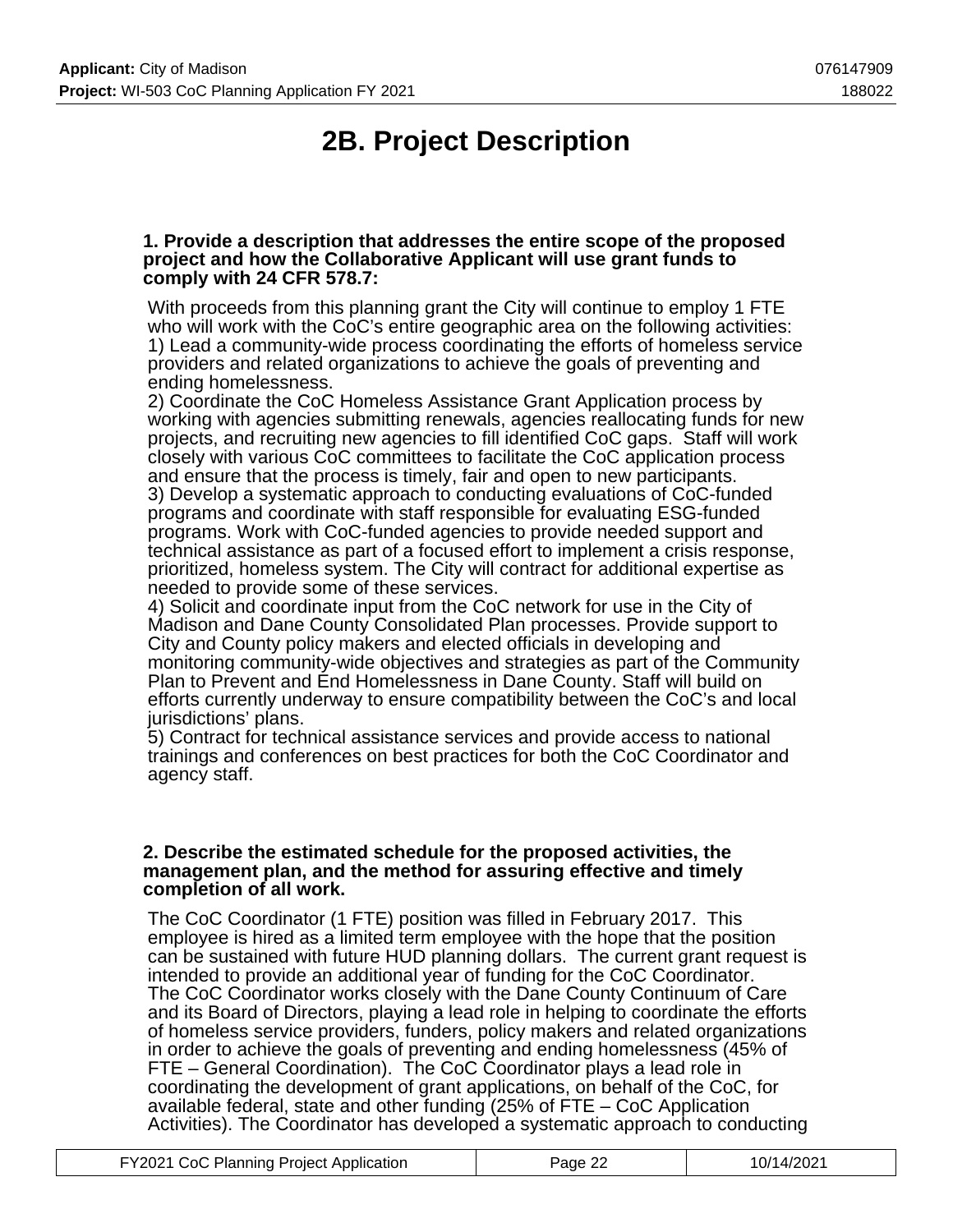program evaluations for activities undertaken by CoC agencies with federal and/or state financial support, and coordinating with City staff responsible for evaluating activities supported with City-administered federal dollars. Monitoring site visits began in calendar year 2018 and will continue on an annual basis. Twice a year, the CoC Coordinator will look at agency data to see how programs are performing. The CoC Coordinator will provide needed technical assistance to CoC agencies where possible and, when necessary, arrange for outside expertise capable of providing such assistance (25% of FTE – Project Evaluation). The CoC Coordinator solicits and coordinates input from the CoC network for use in the City of Madison and Dane County Consolidated Plan processes. They provide support to City and County policy makers and elected official in developing and monitoring community-wide objectives and strategies as part of the Community Plan to Prevent and End Homelessness in Dane County (5% of FTE – Participation in Consolidated Plan). The position is placed in the City's Community Development Division, with daily supervision provided by the Community Development Grants Supervisor. A Memorandum of Understanding between the City of Madison and the CoC Board of Directors governs the management of the Coordinator's work priorities. Monthly reports are made to the CoC Board of Directors in an effort to assure effective and timely completion of work.

#### **3. How will the requested funds improve or maintain the CoC's ability to evaluate the outcome of CoC and ESG projects?**

In the past, program evaluation was handled through: 1) a spreadsheet populated with HMIS data on project performance which is reviewed quarterly by the Core Committee and 2) scheduled monitoring visits by the HUD Field Office. With the planning funds, the CoC Coordinator has developed a process for evaluating CoC-funded and ESG-funded programs that provides an additional and important layer of coverage that goes beyond compliance with regulations, ensuring evaluation of the way homeless persons are accessing programs, identifying those who might otherwise be screened out and ensuring compliance with Written Standards. Monitoring site visits began in 2018 and will continue on an annual basis. Data will continue to be reviewed on a biannual basis and the Coordinator will work with the HUD Field Office on outcomes of their monitoring visits.

The fact that the CoC Coordinator is located in the offices of the City's Community Development Division, an ESG recipient, significantly increases opportunities for effective coordination with and feedback to City staff involved in homeless-related efforts. It is expected that results will include improved performance outcomes and enhanced consistency between the jurisdiction's Consolidate Plan and the various efforts of the CoC.

| FY2021 CoC Planning Project Application | Page 23 | 10/14/2021 |
|-----------------------------------------|---------|------------|
|-----------------------------------------|---------|------------|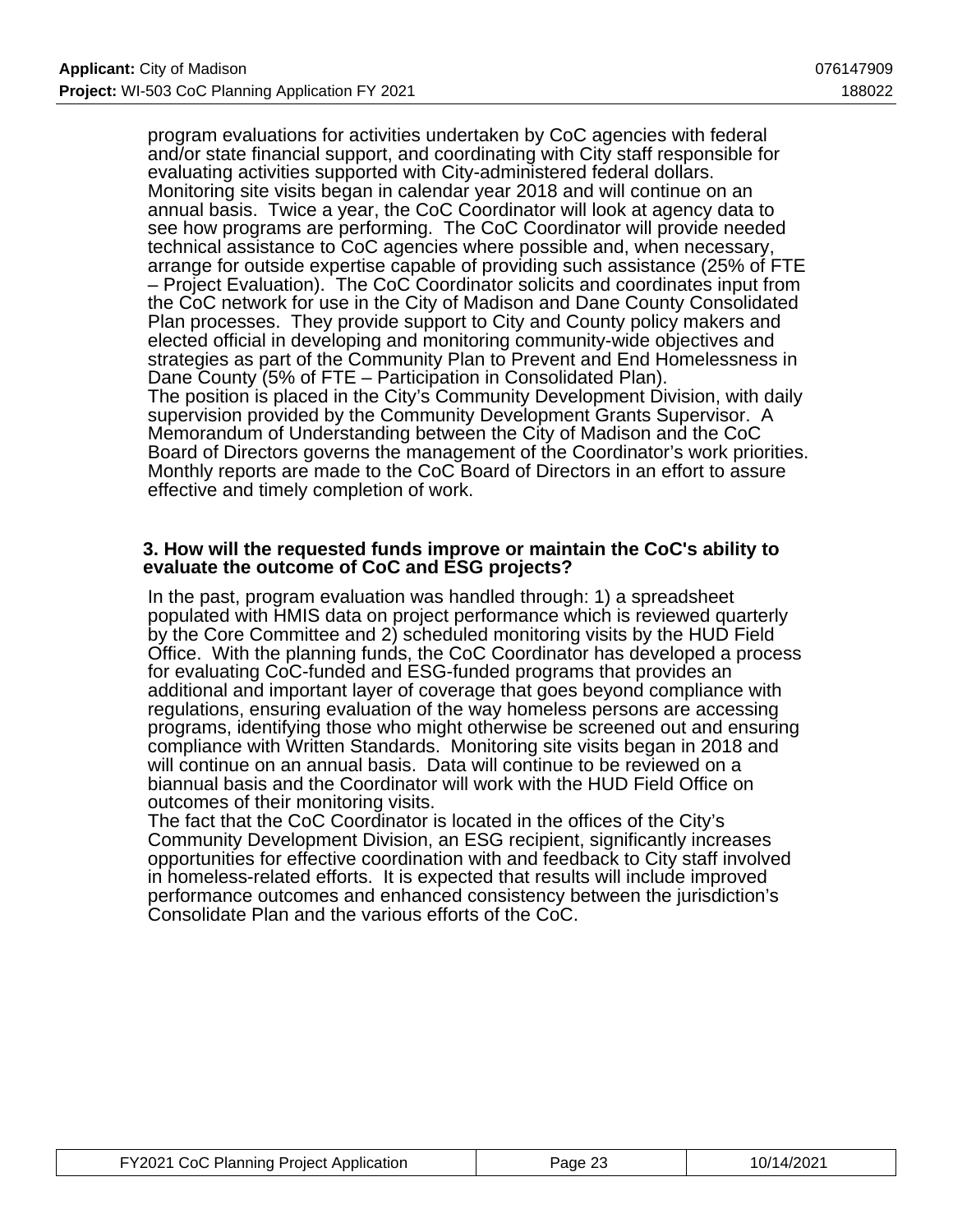## **3A. Governance and Operations**

### **1. How often does the CoC conduct meetings** Monthly **of the full CoC membership?**

**2. Does the CoC include membership of a** Yes **homeless or formerly homeless person?**

#### **2a. For members who are homeless or formerly homeless, what role do they play in the CoC membership? (Select all that apply)**

| <b>Participates in CoC meetings:</b>        | Х |
|---------------------------------------------|---|
| <b>Votes, including electing Coc Board:</b> | X |
| Sits on CoC Board:                          | Х |
| None:                                       |   |

#### **3. Does the CoC's governance charter incorporate written policies and procedures for each of the following**

| 3a. Written agendas of CoC meetings? Yes                                            |  |
|-------------------------------------------------------------------------------------|--|
| 3b. Coordinated Entry? (Also known as Yes<br>centralized or coordinated assessment) |  |
| 3c. Process for monitoring outcomes of ESG Yes<br>recipients?                       |  |
| 3d. CoC policies and procedures? Yes                                                |  |

- **3e. Written process for board selection?** Yes
- **3f. Code of Conduct for board members that** Yes **includes a recusal process?**
	- **3g. Written standards for administering** Yes **assistance?**
- **4. Were there any written complaints received** No **by the CoC in relation to project review, project selection, or other items related to 24 CFR 578.7 or 578.9 within the past 12 months?**

| <b>FY2021 CoC Planning Project Application</b> | Page 24 | 10/14/2021 |
|------------------------------------------------|---------|------------|
|------------------------------------------------|---------|------------|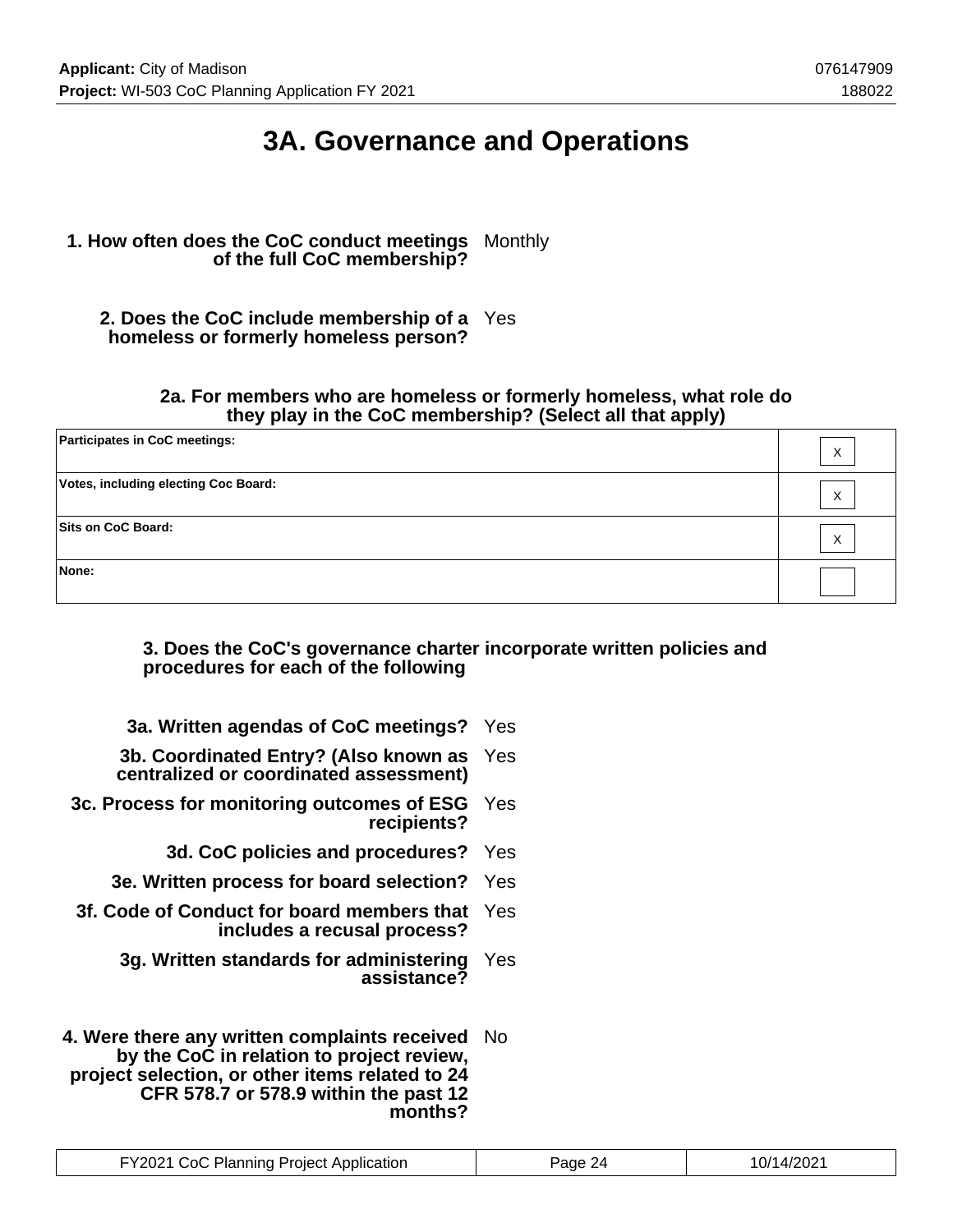## **3B. Committees**

Provide information for up to five of the most active CoC-wide planning committees, subcommittees and/or workgroups, to address homeless needs in the CoC's geographic area that recommend and set policy priorities for the CoC, including a brief description of the role and the frequency of the meetings. Only include committees, subcommittees and/or workgroups, that are directly involved in CoC-wide planning and not the regular delivery of services.

| Name of Group                                                                   | Role of the Group<br>(max 750 characters)                                                                                                                                                                                                                                                                                                                                                                                                                                                                                                                                                                                                                                                                                                                                                                                 | <b>Meeting</b><br>Frequency | Name of Individuals and/or<br><b>Organizations Represented</b>                                                                                                                                                                              |
|---------------------------------------------------------------------------------|---------------------------------------------------------------------------------------------------------------------------------------------------------------------------------------------------------------------------------------------------------------------------------------------------------------------------------------------------------------------------------------------------------------------------------------------------------------------------------------------------------------------------------------------------------------------------------------------------------------------------------------------------------------------------------------------------------------------------------------------------------------------------------------------------------------------------|-----------------------------|---------------------------------------------------------------------------------------------------------------------------------------------------------------------------------------------------------------------------------------------|
| <b>Core Committee</b>                                                           | Advise the Board of Directors on: annual<br>CoC & ESG application requirements,<br>issues related to operation and<br>performance of the local coordinated<br>entry system, HUD and local priorities for<br>funding and issues related to managing<br>the local homeless management<br>information system (HMIS); remain<br>informed of HUD priorities and<br>requirements; responsible to identify and<br>document gaps in services; regularly<br>review the Written Standards and create<br>schedule for improvements; regularly<br>examine systems performance measures<br>and other identified data points; offer<br>peer to peer technical assistance as<br>needed; identify areas of needed<br>professional development for the HSC;<br>implement strategies that are outlined in<br>submitted funding applications | Monthly                     | CACSCW, City of Madison, Dane County, Institute for<br>Community Alliances, Porchlight, Tellurian, Tenant<br>Resource Center, The Road Home, The Salvation Army,<br>YWCA, VA, Housing Initiatives, Sankofa ELU, Urban<br>Triage, Briarpatch |
| Point In Time Committee                                                         | Coordinate efforts to implement the semi- Bi-Monthly<br>annual sheltered and unsheltered counts:<br>advise the Board on issues related to<br>HUD requirements for PIT counts,<br>provide results to CoC and Community                                                                                                                                                                                                                                                                                                                                                                                                                                                                                                                                                                                                     |                             | City of Madison, Briarpatch, Tellurian, Veteran's<br>Administration, Porchlight, Sankofa, Tenant Resource<br>Center, The Road Home, Homeless Advocates, Institute<br>for Community Alliances, VA, MachOne Health, Catalyst<br>for Change    |
| Community Plan to Prevent<br>and End Homelessness<br><b>Oversight Committee</b> | Monitor and report bi-annual results on<br>Action Steps in the Community Plan;<br>responsible for planning five year<br>community process to review goals and<br>objectives to ensure that they continue to<br>reflect current and future activities;<br>review plan to ensure goals are relevant<br>for community                                                                                                                                                                                                                                                                                                                                                                                                                                                                                                        | Monthly                     | City of Madison, Homeless Advocates, Transition<br>Education Program, The Road Home, VA, Sankofa ELU,<br>Sun Prairie School District, JustDane                                                                                              |
| Committee to End Youth<br>Homelessness                                          | Develop recommendations and<br>strategies for ending homelessness<br>among unaccompanied minor youth and<br>18-24 year olds residing in Dane County,<br>provide a forum for stakeholders to<br>communicate and collaborate with each<br>other                                                                                                                                                                                                                                                                                                                                                                                                                                                                                                                                                                             | Monthly                     | Briarpatch, City of Madison, Homeless Advocates, The<br>Road Home, Transition Education Program, YWCA<br>Madison, Youth Action Board, Institute for Community<br>Alliances, Operation Fresh Start, Sun Prairie School<br><b>District</b>    |
| <b>Funders Committee</b>                                                        | Provide a forum for public and private<br>funders of housing and services targeted<br>to homeless and at-risk persons to share<br>information and coordinate activities as<br>possible; use the Community Plan to<br>Prevent and End Homelessness when<br>setting funding priorities                                                                                                                                                                                                                                                                                                                                                                                                                                                                                                                                      | Monthly                     | United Way of Dane County, City of Madison, Dane<br>County, CoC Board President, Institute for Community<br>Alliances, Lived Experience Committee Members,<br>Sankofa ELU, Transition Education Program                                     |

| FY2021 CoC Planning Project Application | Page 25 | 10/14/2021 |
|-----------------------------------------|---------|------------|
|-----------------------------------------|---------|------------|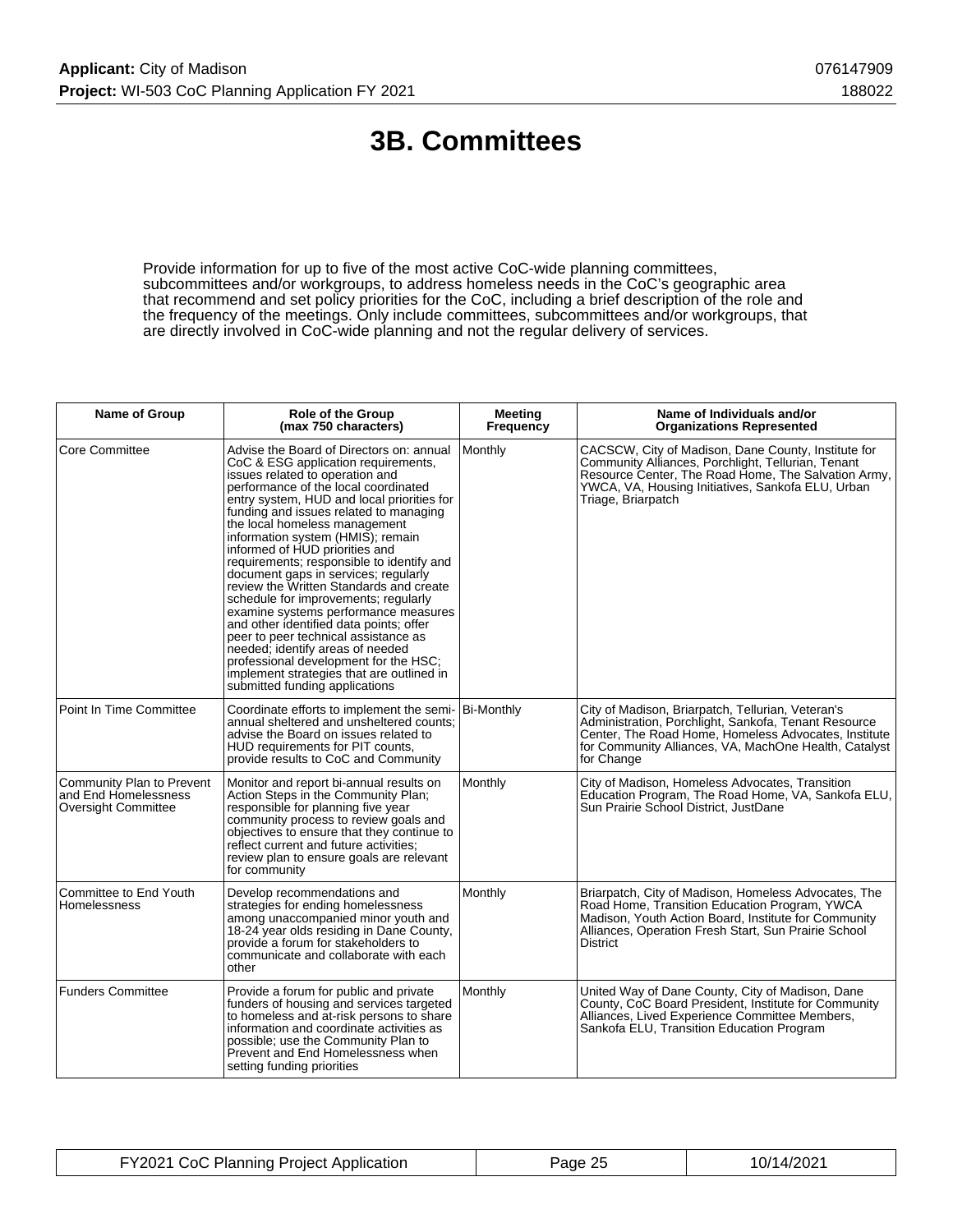## **4A. Sources of Match**

**The following list summarizes the funds that will be used as Match for the project. To add a Matching source to the list, select the icon. To view or update a Matching source already listed, select the icon.**

### **Summary for Match**

| <b>Total Value of Cash Commitments:</b>    | ا 30     |
|--------------------------------------------|----------|
| <b>Total Value of In-Kind Commitments:</b> | \$28,741 |
| <b>Total Value of All Commitments:</b>     | \$28,741 |

#### **1. Will this project generate program income described in 24 CFR 578.97 to use as Match for this project?** No

#### **Before grant execution, services to be provided by a third party must be documented by a memorandum of understanding (MOU) between the recipient or subrecipient and the third party that will provide the services.**

| <b>Type</b> | <b>Source</b> | <b>Contributor</b> | <b>Value of Commitments</b> |
|-------------|---------------|--------------------|-----------------------------|
| In-Kind     | Government    | City of Madison C  | \$28,741                    |

| FY2021 CoC Planning Project Application | Page 26 | 10/14/2021 |
|-----------------------------------------|---------|------------|
|-----------------------------------------|---------|------------|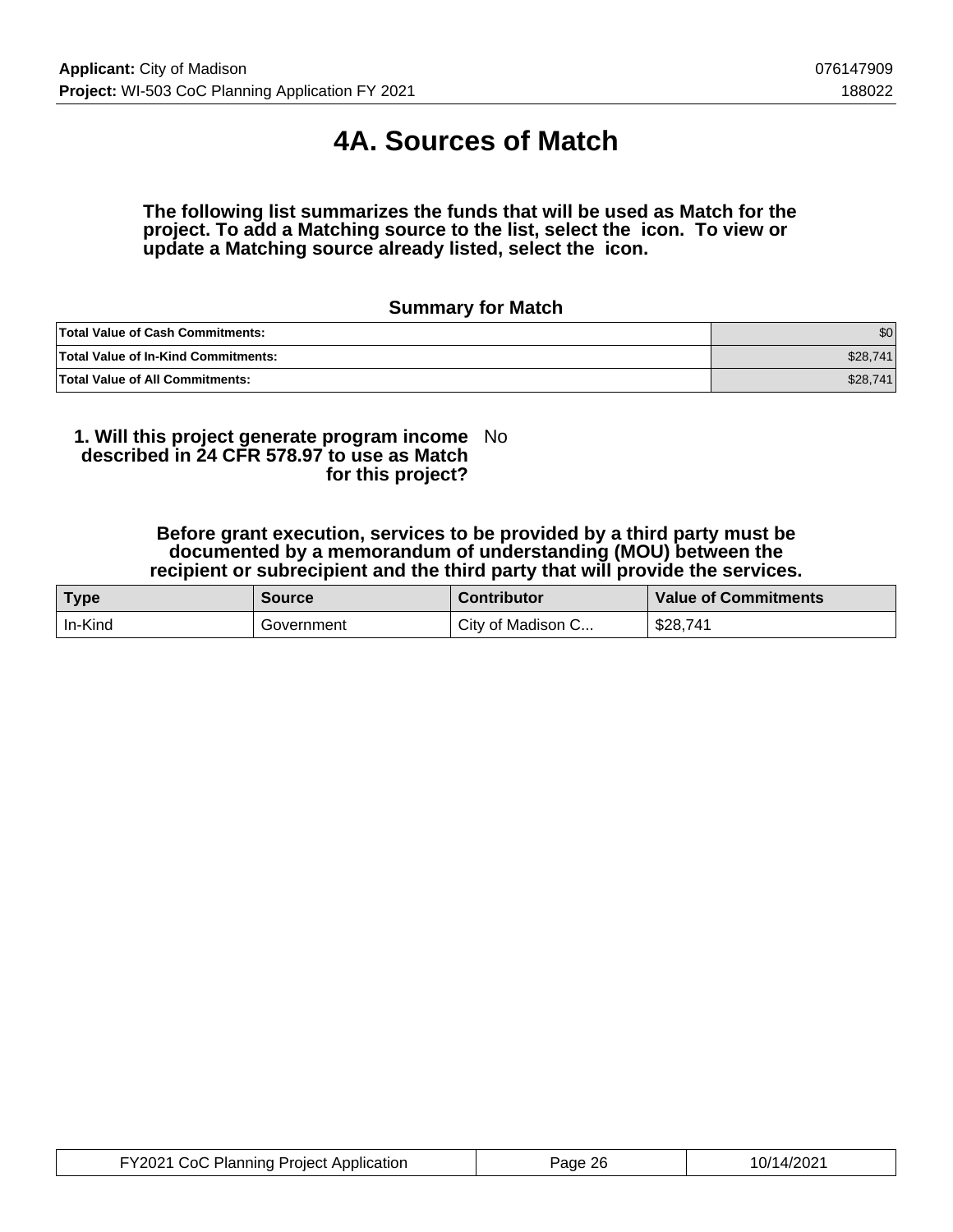## **Sources of Match Details**

| 1. Type of commitment: In-Kind                                                                 |                                                                 |
|------------------------------------------------------------------------------------------------|-----------------------------------------------------------------|
|                                                                                                | 2. Source: Government                                           |
| (Be as specific as possible and include the Division<br>office or grant program as applicable) | <b>3. Name of source:</b> City of Madison Community Development |
| 4. Value of Written Commitment: \$28,741                                                       |                                                                 |

**Before grant execution, services to be provided by a third party must be documented by a memorandum of understanding (MOU) between the recipient or subrecipient and the third party that will provide the services.**

| FY2021 CoC Planning Project Application | Page 27 | 10/14/2021 |
|-----------------------------------------|---------|------------|
|-----------------------------------------|---------|------------|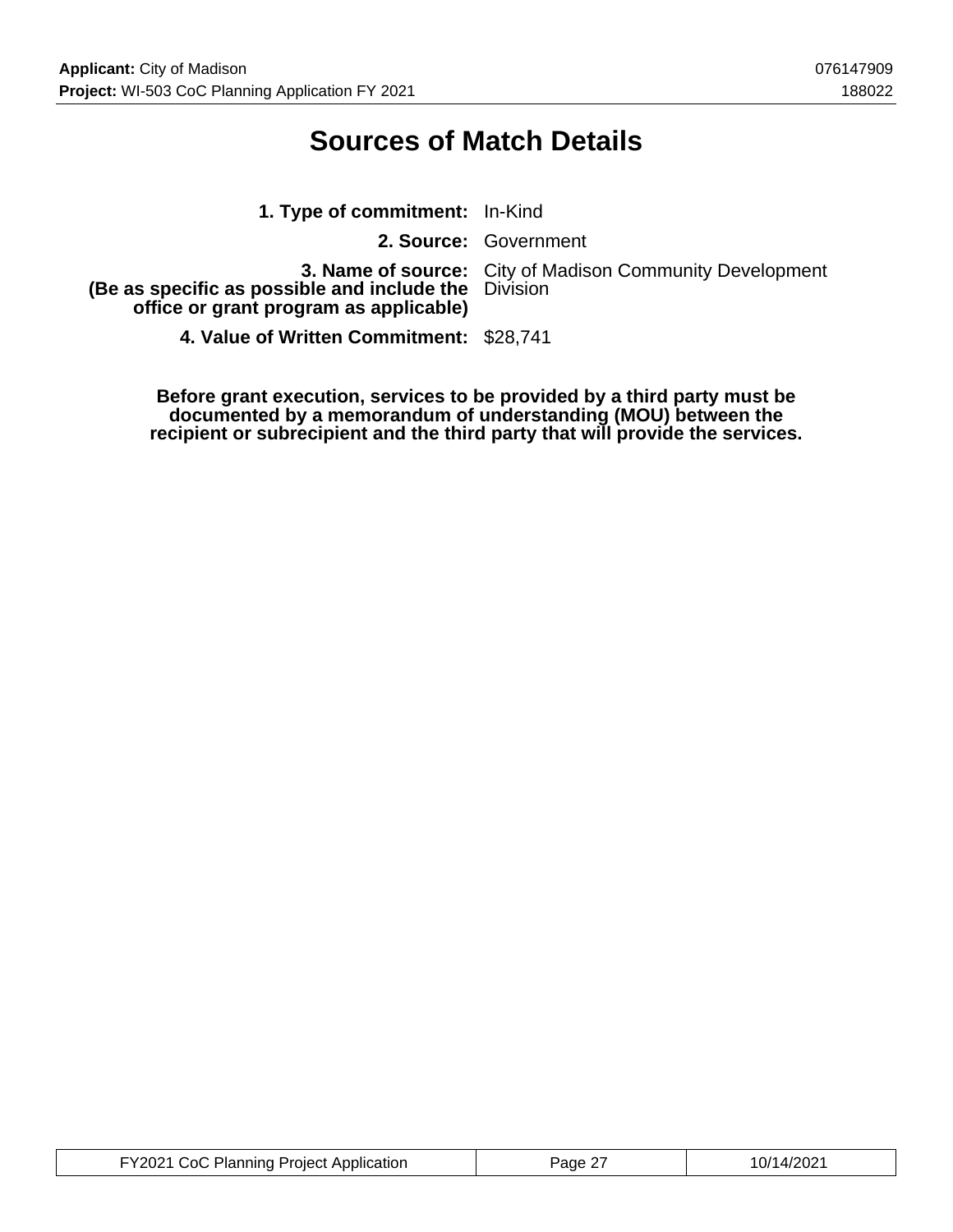## **4B. Funding Request**

#### **1. Will it be feasible for the project to be** Yes **under grant agreement by September 15, 2023?**

- **2. Does this project propose to allocate funds** No **according to an indirect cost rate?**
	- **3. Select a grant term:** 1 Year

#### **A description must be entered for Quantity. Any costs without a Quantity description will be removed from the budget.**

| <b>Eligible Costs:</b>                                      | <b>Quantity AND Description</b><br>(max 400 characters)                                                                                                                                                                  | Annual<br><b>Assistance</b><br><b>Requested</b><br>(Applicant) |
|-------------------------------------------------------------|--------------------------------------------------------------------------------------------------------------------------------------------------------------------------------------------------------------------------|----------------------------------------------------------------|
| 1. Coordination Activities                                  | 850 hrs@ \$54.83 salary & benefits                                                                                                                                                                                       | \$46,606                                                       |
| 2. Project Evaluation                                       | 450 hrs @ \$54.83 salary & benefits                                                                                                                                                                                      | \$24,673                                                       |
| 3. Project Monitoring Activities                            |                                                                                                                                                                                                                          |                                                                |
| 4. Participation in the<br><b>Consolidated Plan</b>         | 100 hrs @ \$54.83 salary & benefits                                                                                                                                                                                      | \$5,483                                                        |
| <b>5. CoC Application Activities</b>                        | 450 hrs @ \$54.83 salary & benefits                                                                                                                                                                                      | \$24,673                                                       |
| 6. Determining Geographical<br>Area to Be Served by the CoC |                                                                                                                                                                                                                          |                                                                |
| 7. Developing a CoC System                                  | travel and registration fees for national conferences/trainings for CoC Coordinator,<br>CoC Board & CoC-funded agencies, including NAEH&It CSH, Midwest Harm<br>Reduction, Pathways to Housing, Housing First Conference | \$4,480                                                        |
| 8. HUD Compliance Activities                                | 165 hrs @ \$54.83 salary & benefits                                                                                                                                                                                      | \$9,047                                                        |
| <b>Total Costs Requested</b>                                |                                                                                                                                                                                                                          | \$114,962                                                      |
| <b>Cash Match</b>                                           |                                                                                                                                                                                                                          | \$0                                                            |
| <b>In-Kind Match</b>                                        |                                                                                                                                                                                                                          | \$28,741                                                       |
| <b>Total Match</b>                                          |                                                                                                                                                                                                                          | \$28,741                                                       |
| <b>Total Budget</b>                                         |                                                                                                                                                                                                                          | \$143,703                                                      |

### **Click the 'Save' button to automatically calculate the Total Assistance**

| FY2021 CoC Planning Project Application | Page 28 | 10/14/2021 |
|-----------------------------------------|---------|------------|
|-----------------------------------------|---------|------------|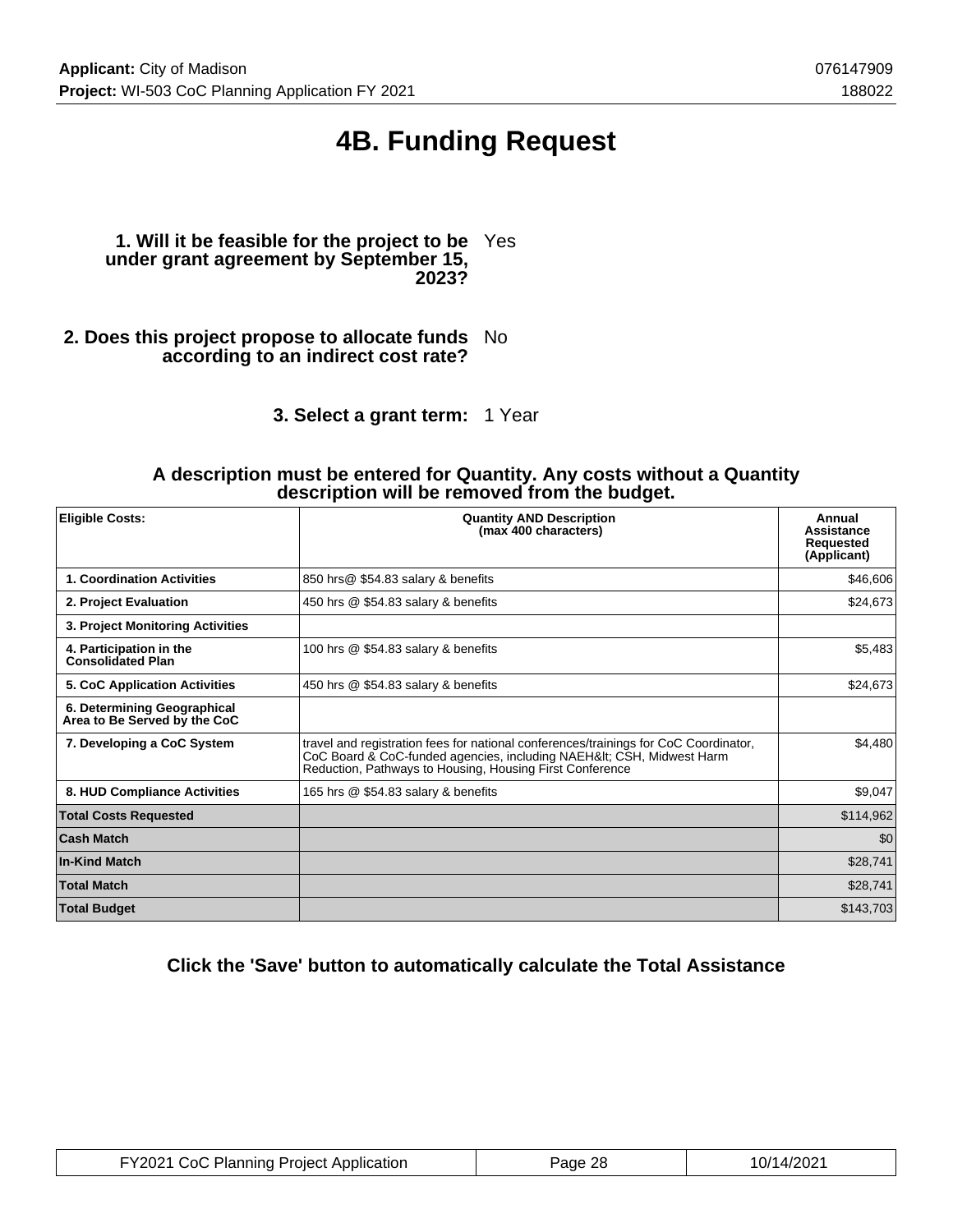# **5A. Attachment(s)**

| <b>Document Type</b>   | <b>Required?</b> | <b>Document Description</b> | <b>Date Attached</b> |
|------------------------|------------------|-----------------------------|----------------------|
| 1. Other Attachment(s) | No               |                             |                      |
| 2. Other Attachment(s) | <b>No</b>        |                             |                      |

| <b>FY2021 CoC Planning Project Application</b> | Page 29 | 10/14/2021 |
|------------------------------------------------|---------|------------|
|------------------------------------------------|---------|------------|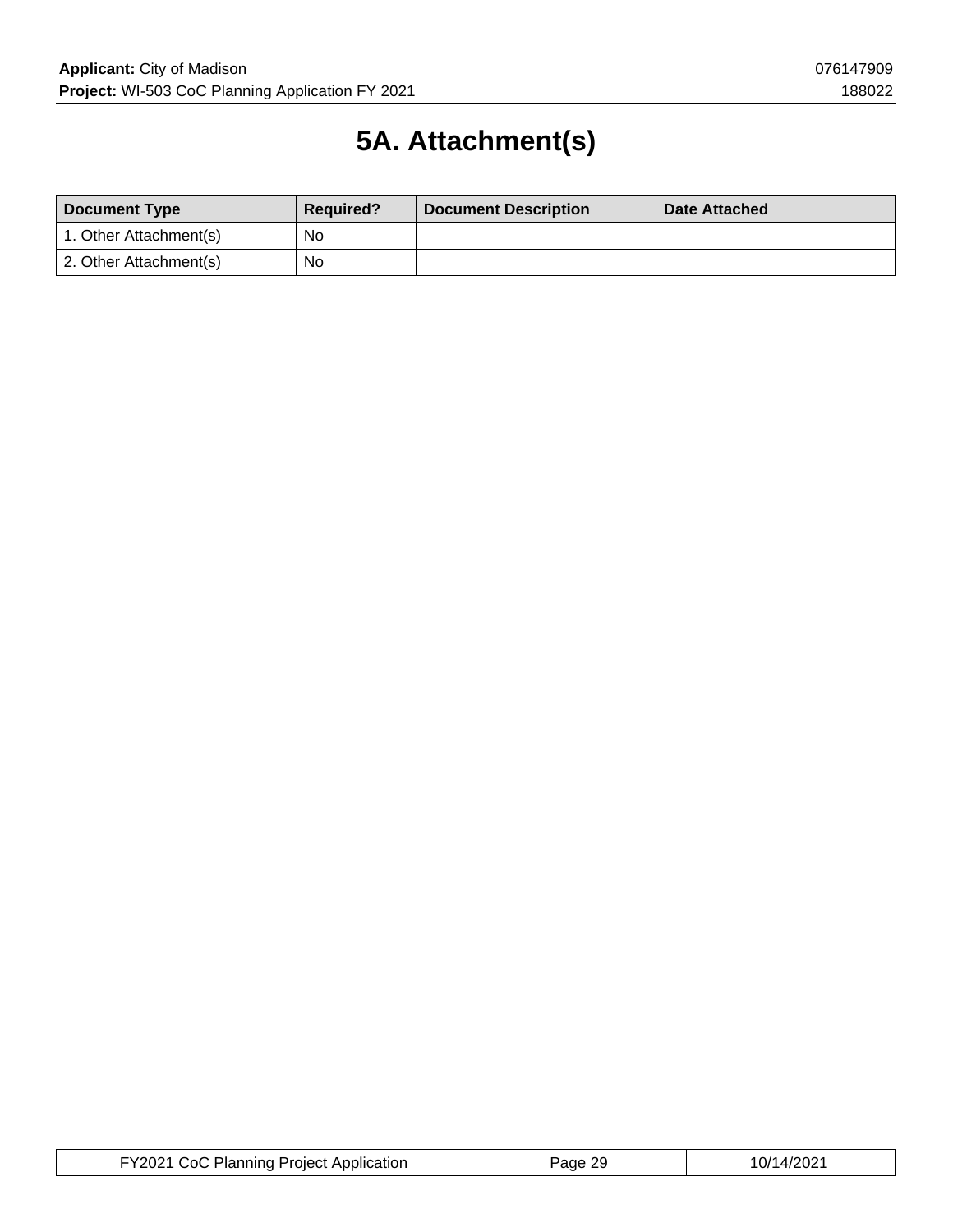# **Attachment Details**

**Document Description:**

## **Attachment Details**

**Document Description:**

| FY2021 CoC Planning Project Application | Page 30 | 10/14/2021 |
|-----------------------------------------|---------|------------|
|-----------------------------------------|---------|------------|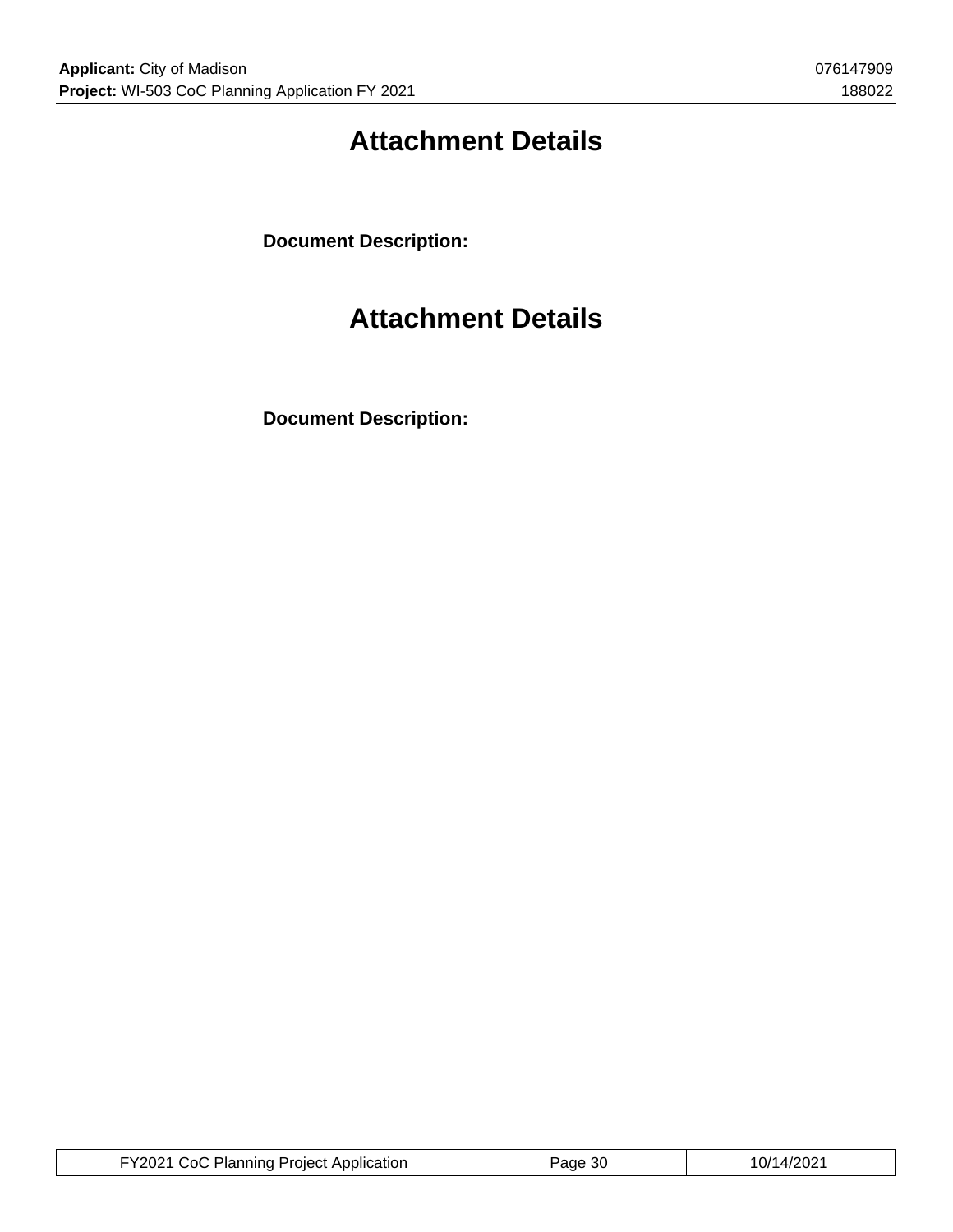# **5A. In-Kind MOU Attachment**

| Document Type       | <b>Required?</b> | <b>Document Description</b> | Date Attached |
|---------------------|------------------|-----------------------------|---------------|
| I In-Kind Match MOU | No               |                             |               |

| FY2021 CoC Planning Project Application | Page 31 | 10/14/2021 |
|-----------------------------------------|---------|------------|
|-----------------------------------------|---------|------------|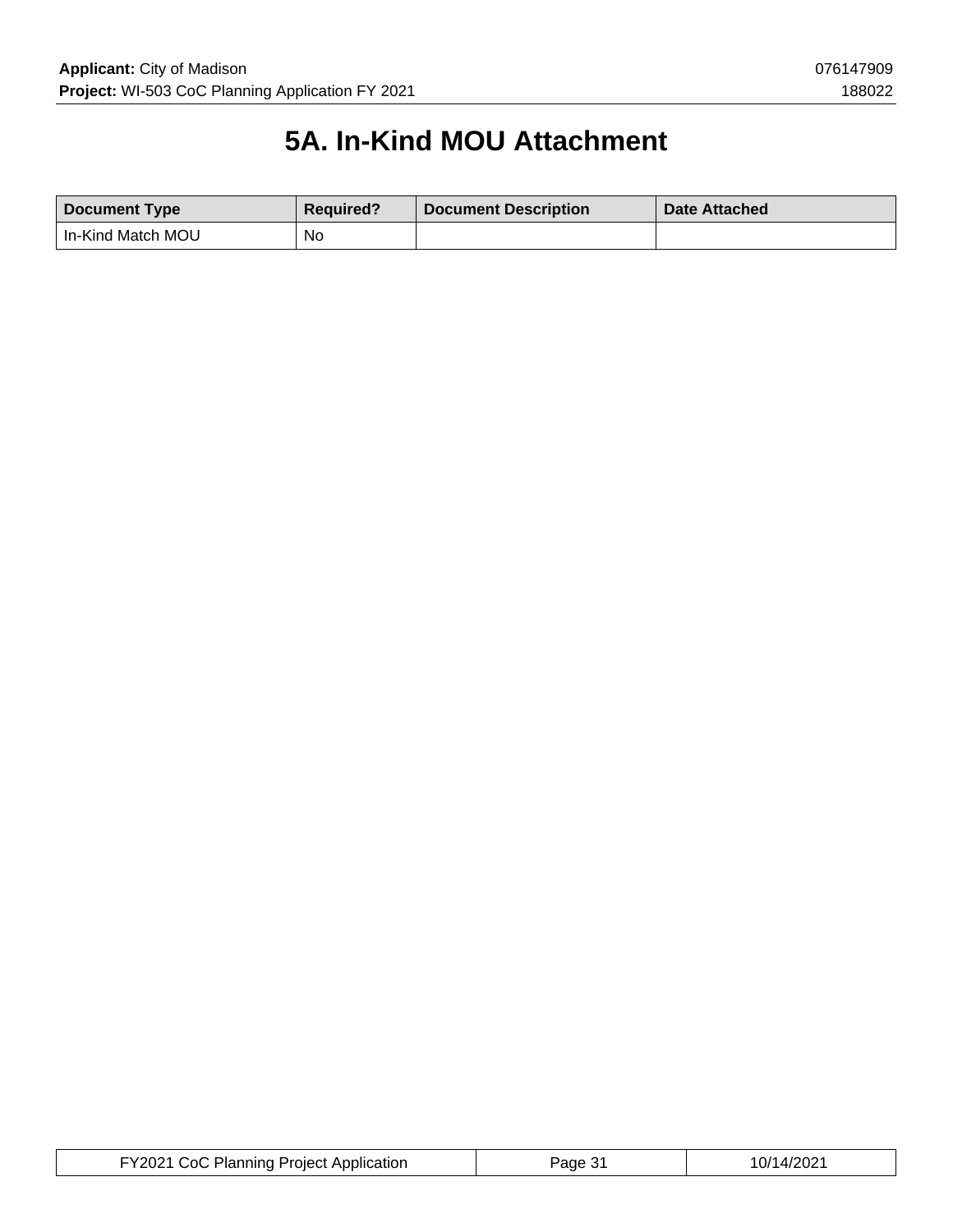# **Attachment Details**

**Document Description:**

| FY2021 CoC Planning Project Application | Page 32 | 10/14/2021 |
|-----------------------------------------|---------|------------|
|-----------------------------------------|---------|------------|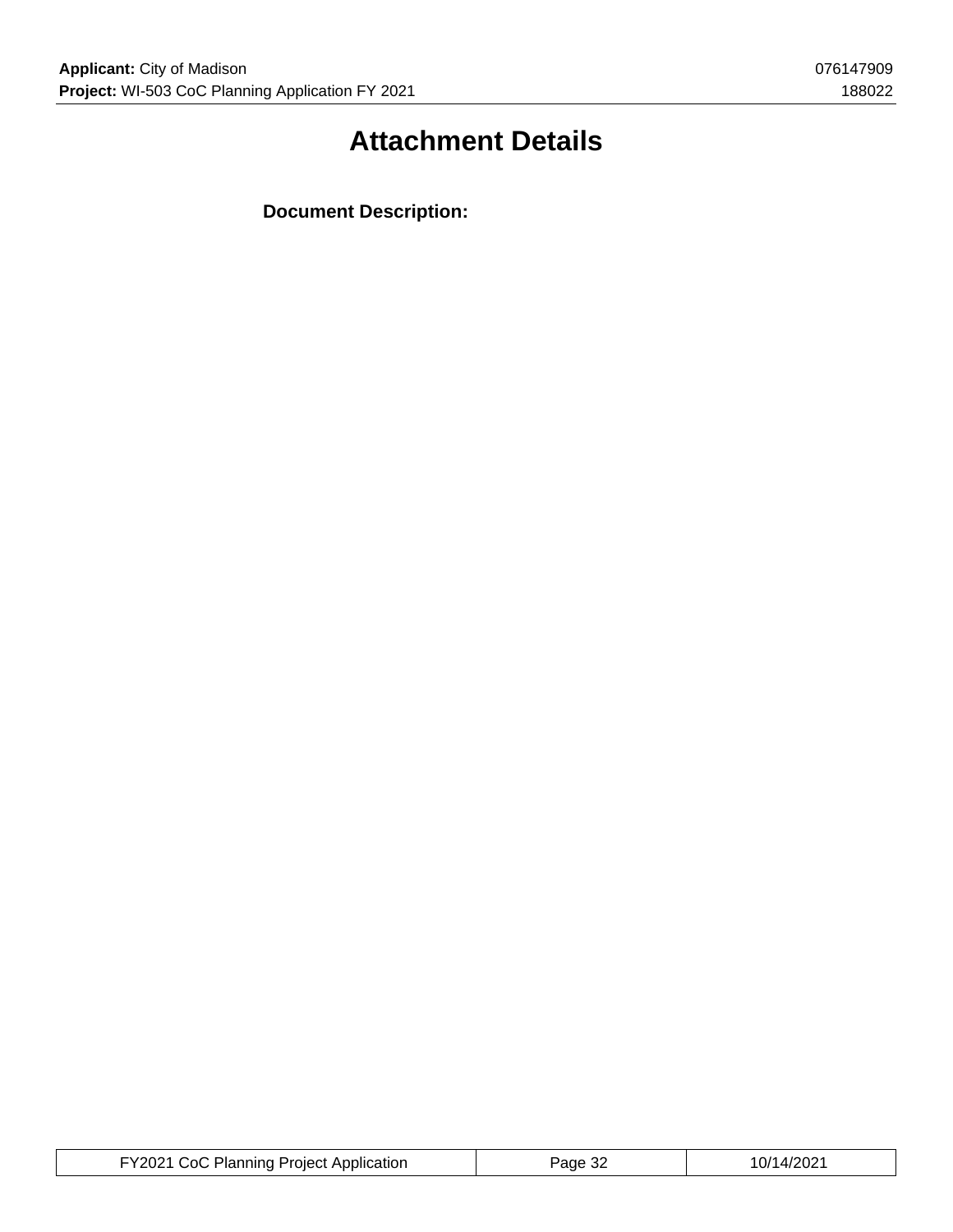## **5B. Certification**

### **A. For all projects:**

### **Fair Housing and Equal Opportunity**

It will comply with Title VI of the Civil Rights Act of 1964 (42 U.S.C. 2000(d)) and regulations pursuant thereto (Title 24 CFR part I), which state that no person in the United States shall, on the ground of race, color or national origin, be excluded from participation in, be denied the benefits of, or be otherwise subjected to discrimination under any program or activity for which the applicant receives Federal financial assistance, and will immediately take any measures necessary to effectuate this agreement. With reference to the real property and structure(s) thereon which are provided or improved with the aid of Federal financial assistance extended to the applicant, this assurance shall obligate the applicant, or in the case of any transfer, transferee, for the period during which the real property and structure(s) are used for a purpose for which the Federal financial assistance is extended or for another purpose involving the provision of similar services or benefits.

It will comply with the Fair Housing Act (42 U.S.C. 3601-19), as amended, and with implementing regulations at 24 CFR part 100, which prohibit discrimination in housing on the basis of race, color, religion, sex, disability, familial status or national origin.

It will comply with Executive Order 11063 on Equal Opportunity in Housing and with implementing regulations at 24 CFR Part 107 which prohibit discrimination because of race,color, creed, sex or national origin in housing and related facilities provided with Federal financial assistance.

 It will comply with Executive Order 11246 and all regulations pursuant thereto (41 CFR Chapter 60-1), which state that no person shall be discriminated against on the basis of race, color, religion, sex or national origin in all phases of employment during the performance of Federal contracts and shall take affirmative action to ensure equal employment opportunity. The applicant will incorporate, or cause to be incorporated, into any contract for construction work as defined in Section 130.5 of HUD regulations the equal opportunity clause required by Section 130.15(b) of the HUD regulations.

It will comply with Section 3 of the Housing and Urban Development Act of 1968, as amended (12 U.S.C. 1701(u)), and regulations pursuant thereto (24 CFR Part 135), which require that to the greatest extent feasible opportunities for training and employment be given to lower-income residents of the project and contracts for work in connection with the project be awarded in substantial part to persons residing in the area of the project.

 It will comply with Section 504 of the Rehabilitation Act of 1973 (29 U.S.C. 794), as amended, and with implementing regulations at 24 CFR Part 8, which prohibit discrimination based on disability in Federally-assisted and conducted programs and activities.

 It will comply with the Age Discrimination Act of 1975 (42 U.S.C. 6101-07), as amended, and implementing regulations at 24 CFR Part 146, which prohibit discrimination because of age in projects and activities receiving Federal financial assistance.

 It will comply with Executive Orders 11625, 12432, and 12138, which state that program participants shall take affirmative action to encourage participation by businesses owned and operated by members of minority groups and women.

If persons of any particular race, color, religion, sex, age, national origin, familial status, or

| FY2021 CoC Planning Project Application | Page 33 | 10/14/2021 |
|-----------------------------------------|---------|------------|
|-----------------------------------------|---------|------------|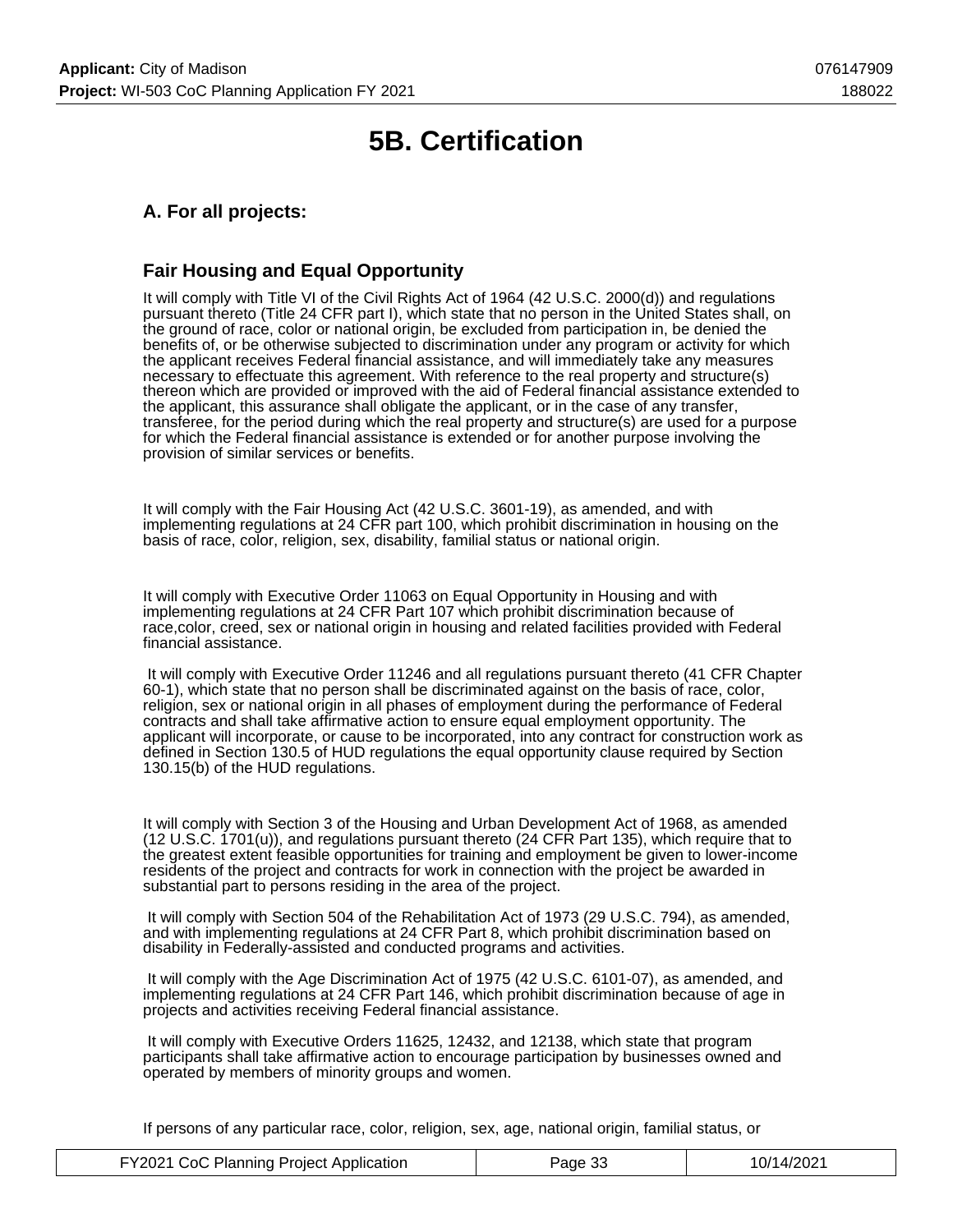disability who may qualify for assistance are unlikely to be reached, it will establish additional procedures to ensure that interested persons can obtain information concerning the assistance.

 It will comply with the reasonable modification and accommodation requirements and, as appropriate, the accessibility requirements of the Fair Housing Act and section 504 of the Rehabilitation Act of 1973, as amended.

### **1-Year Operation Rule.**

For applicants receiving assistance for CoC planning: the project will be operated for the purpose specified in the application for any year for which such assistance is provided.

### **D. Explanation.**

Where the applicant is unable to certify to any of the statements in this certification, such applicant shall attach an explanation behind this page.

| Name of Authorized Certifying Official: Linette Rhodes |                                                       |
|--------------------------------------------------------|-------------------------------------------------------|
|                                                        | <b>Date:</b> 10/14/2021                               |
|                                                        | <b>Title: Community Development Grants Supervisor</b> |
| <b>Applicant Organization:</b> City of Madison         |                                                       |
| <b>PHA Number (For PHA Applicants Only):</b>           |                                                       |

| Χ<br>I certify that I have been duly authorized by<br>the applicant to submit this Applicant<br>Certification and to ensure compliance. I am<br>aware that any false, ficticious, or fraudulent<br>statements or claims may subject me to<br>criminal, civil, or administrative penalties.<br>(U.S. Code, Title 218, Section 1001). |
|-------------------------------------------------------------------------------------------------------------------------------------------------------------------------------------------------------------------------------------------------------------------------------------------------------------------------------------|
|-------------------------------------------------------------------------------------------------------------------------------------------------------------------------------------------------------------------------------------------------------------------------------------------------------------------------------------|

| FY2021 CoC Planning Project Application | Page 34 | 10/14/2021 |
|-----------------------------------------|---------|------------|
|-----------------------------------------|---------|------------|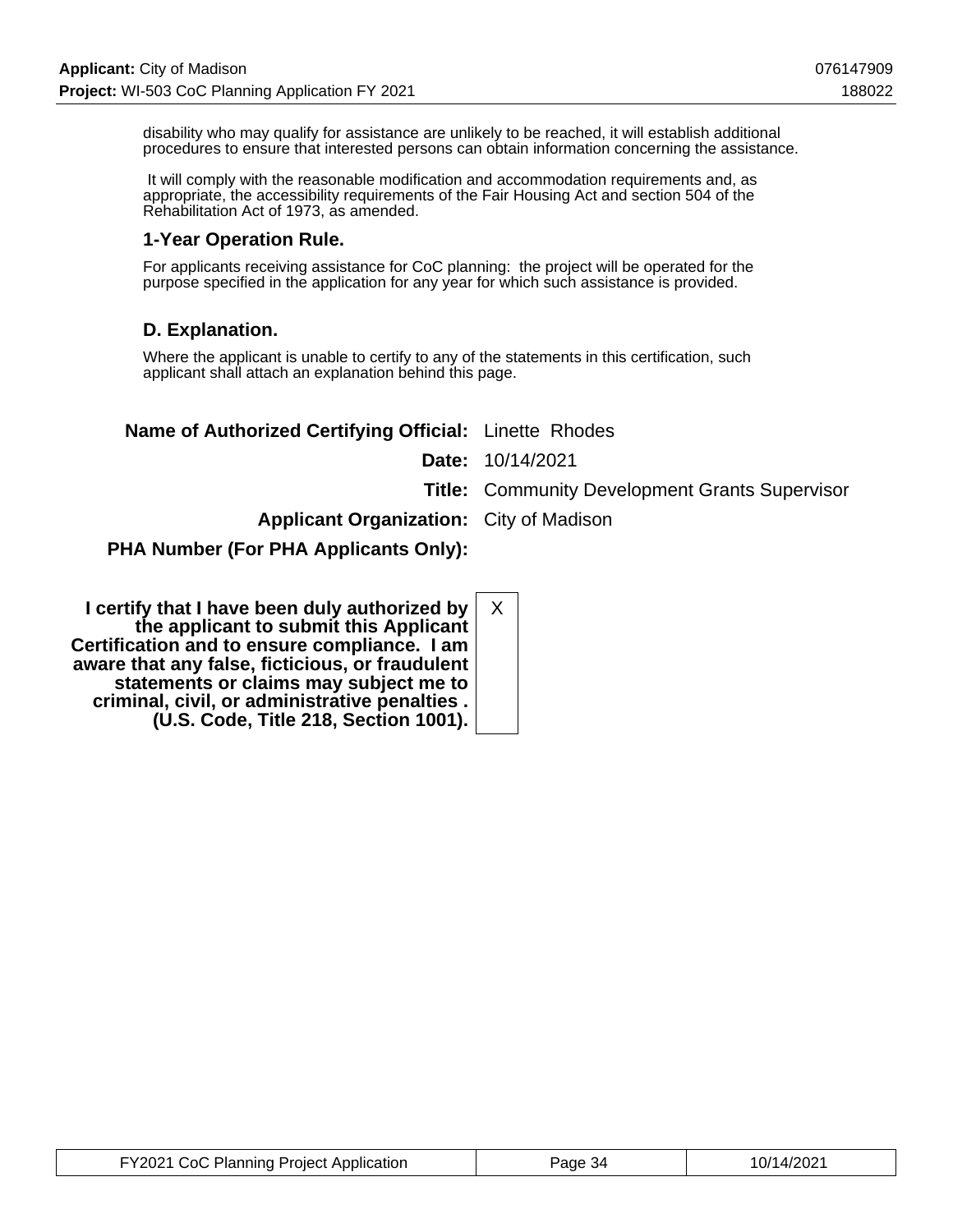# **6A. Submission Summary**

| Page                                  | <b>Last Updated</b> |  |  |
|---------------------------------------|---------------------|--|--|
|                                       |                     |  |  |
| 1A. SF-424 Application Type           | No Input Required   |  |  |
| 1B. SF-424 Legal Applicant            | No Input Required   |  |  |
| <b>1C. SF-424 Application Details</b> | No Input Required   |  |  |
| 1D. SF-424 Congressional District(s)  | 10/04/2021          |  |  |
| 1E. SF-424 Compliance                 | 10/04/2021          |  |  |
| 1F. SF-424 Declaration                | 10/04/2021          |  |  |
| <b>1G. HUD 2880</b>                   | 10/06/2021          |  |  |
| 1H. HUD 50070                         | 10/04/2021          |  |  |
| 11. Cert. Lobbying                    | 10/04/2021          |  |  |

| FY2021 CoC Planning Project Application | Page 35 | 10/14/2021 |
|-----------------------------------------|---------|------------|
|-----------------------------------------|---------|------------|